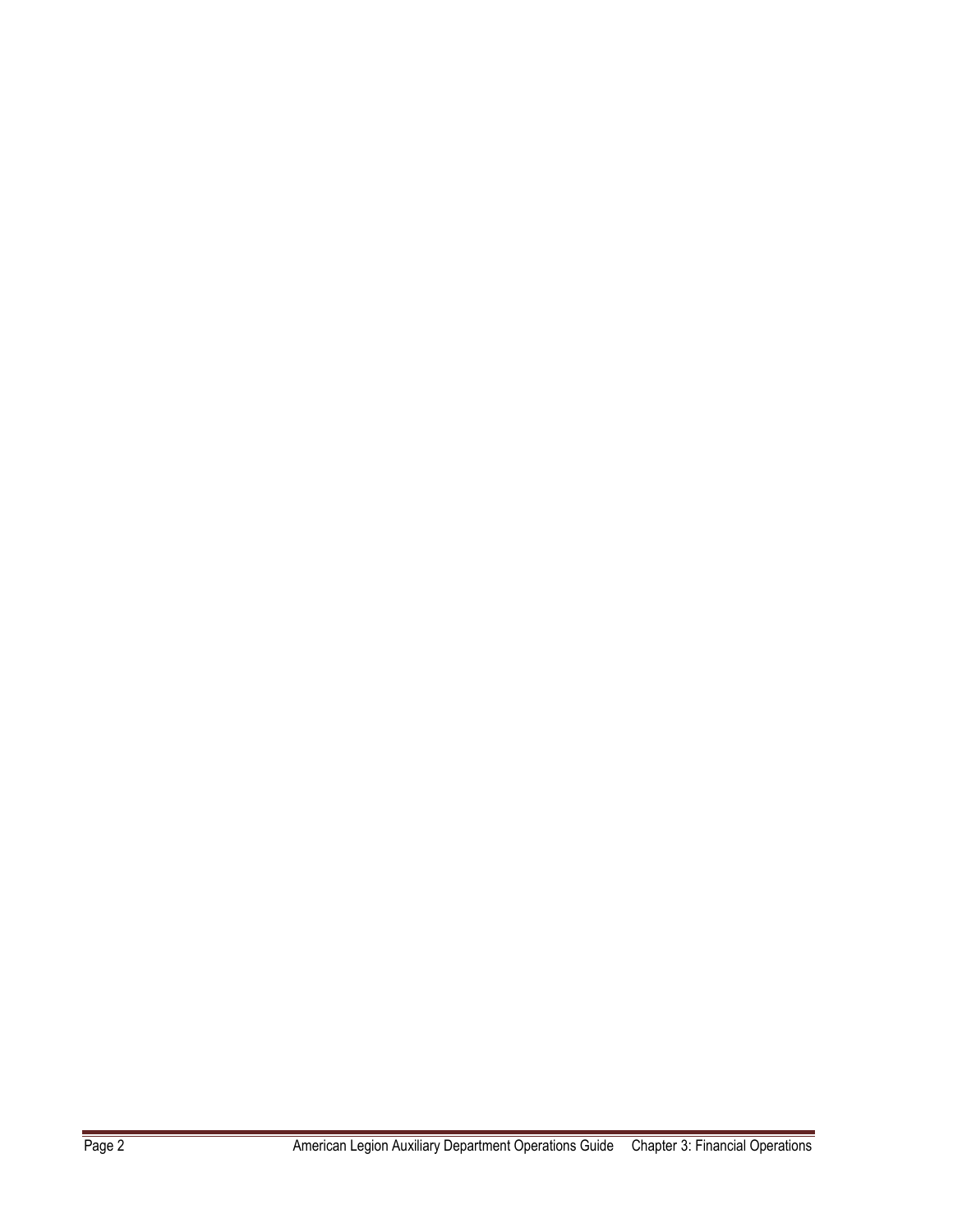#### **[CHAPTER 3](file://///ALAAPP01/share/Dept%20Operations%20Guide%202011-2012/DOG/Dept%20Operations%20Guide/01%20Table%20of%20Contents.docx%23Chapter3)**

#### **FINANCIAL OPERATIONS**

#### **Executive Summary**

This section provides information and resources about financial controls and tools that your department can use to promote fiduciary responsibility. Fiduciary responsibility means that department officers (the fiduciaries) are accountable to contributors, members, and government regulators for the department's programs and finances. Fiduciary responsibility is best achieved through a combination of sound financial controls and policies and through a supportive ALA governance and management culture, which are explained in detail in this chapter.

This chapter contains the following:

- **Section 1 Fiduciary Responsibility** What Is Fiduciary Responsibility? Transparency Best Practices Code of Ethics
- **Section 2 Fraud in Nonprofits**
- **Section 3 Financial Controls, Policies, and Best Practices** Segregation of Duties Controls for Cash and Checks Bookkeeping Budgeting Regular Financial Reporting Screening Employees Written Financial Policies

#### **Section 4 External Audits and Financial Reviews** What Is an External Audit? What Is an External Financial Review? What Is an External Compilation? What Is an Internal Audit? How to Prepare for an External Audit Overview of Audit Committee Responsibilities

#### **Section 5 Budget Planning**

The Importance of Budget Planning The Budgeting Planning Process Guidelines for Budgeting Contributed Income Guidelines for Budgeting Expenditures

**Section 6 Unit-Specific Guidance for Financial Operations** Minimum Standards Best Practices Distribution of a Dissolved Unit's Funds

#### **Section 7 Important Tax and Fidelity Bond Information**

**Section 8 Frequently Asked Questions (FAQs)**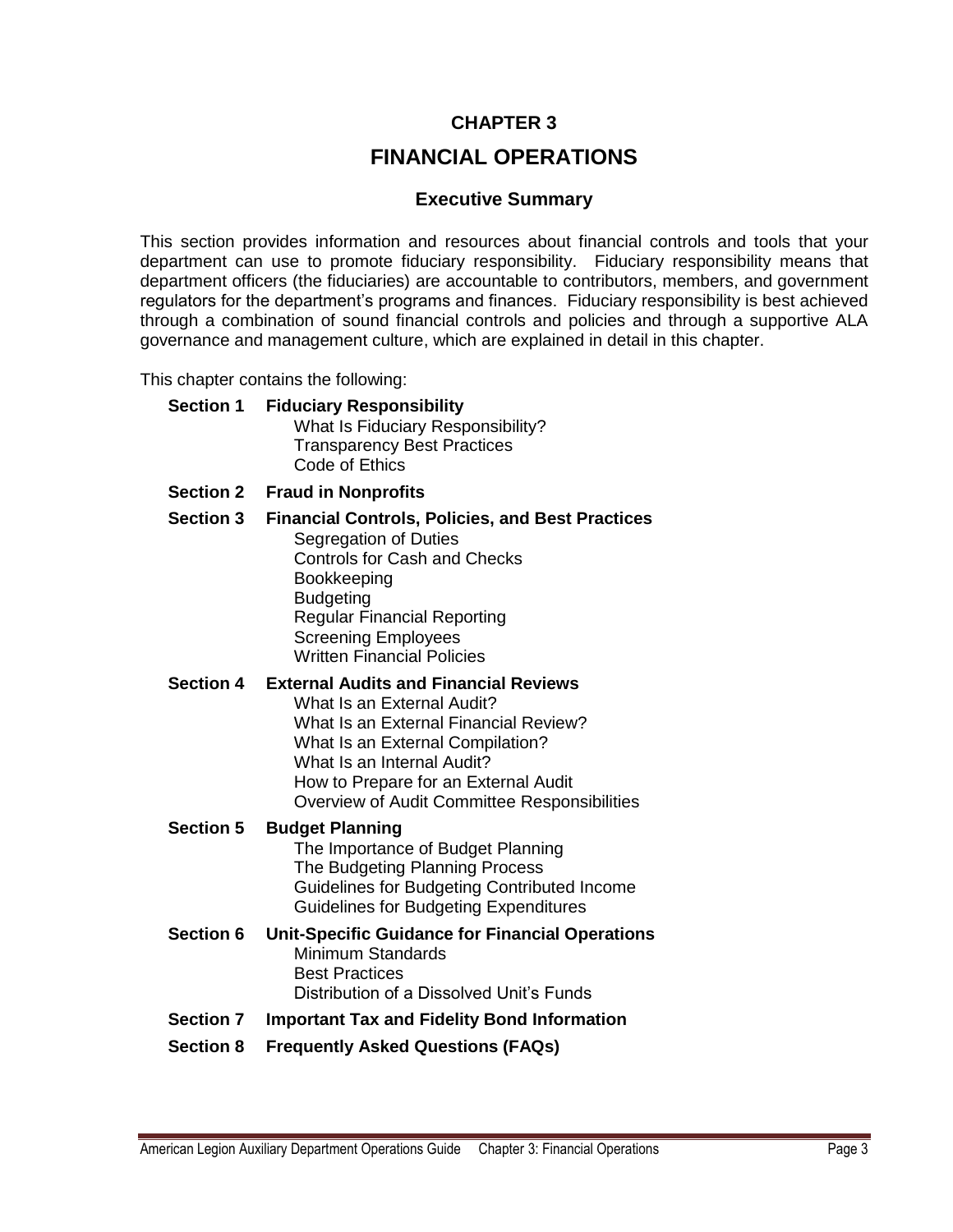#### **Section 1**

#### **Fiduciary Responsibility**

#### **What is Fiduciary Responsibility?**

Fiduciary responsibility literally means the responsibility of trust. Fiduciary responsibility is the legal obligation of the organization's officers and directors – its governing board members – to act in the best interest of the members with the highest standard of care to protect the assets and reputation of the organization. Department officers and members of the department governing board (commonly known as the Department Executive Committee or department board in most departments) are accountable for the department's governance and financial wellbeing to members, current and potential donors, state and federal taxing authorities, state agencies that regulate charitable organizations, federal granting agencies, and charity watchdog organizations.

Fiduciary responsibility imposes three (3) duties that apply to department officers and governing board members:

- 1. Duty of Care: department officers and governing board members must act with the care that a reasonably prudent person in a similar situation would use.
- 2. Duty of Loyalty: department officers and governing board members must place the interests of the organization over their own personal interests and refrain from using their position to further their own personal gain.
- 3. Duty of Obedience: department officers and governing board members must perform their duties in accordance with applicable statutes and with the organization's rules, bylaws, and policies.

Failure to fulfill these duties is a breach of fiduciary responsibility and could result in financial liability for the department and personal liability for its officers and governing board members.

To carry out its fiduciary responsibilities, departments are advised to:

- 1. Adhere to the organization's mission that fulfills the organization's tax exempt purpose.
- 2. Be knowledgeable of and comply with all applicable federal, state, and local laws and government regulations.
- 3. Create and adhere to recommended written policies that safeguard the assets and reputation of the organization.
- 4. Protect the rights of members such as the rights of board members and delegates to be notified of meetings and made aware of the rules governing the conduct of business, the right to participate in the governance of the organization through elections, and the right to see minutes of board meetings.
- 5. Prepare and file its annual IRS Form 990 and appropriate state tax and regulatory filings.
- 6. In accordance with Public Disclosure Laws, departments are advised to make its Form 990 filings available to all officers, members of the department governing board and any member of the American Legion Auxiliary (ALA) or public who requests it.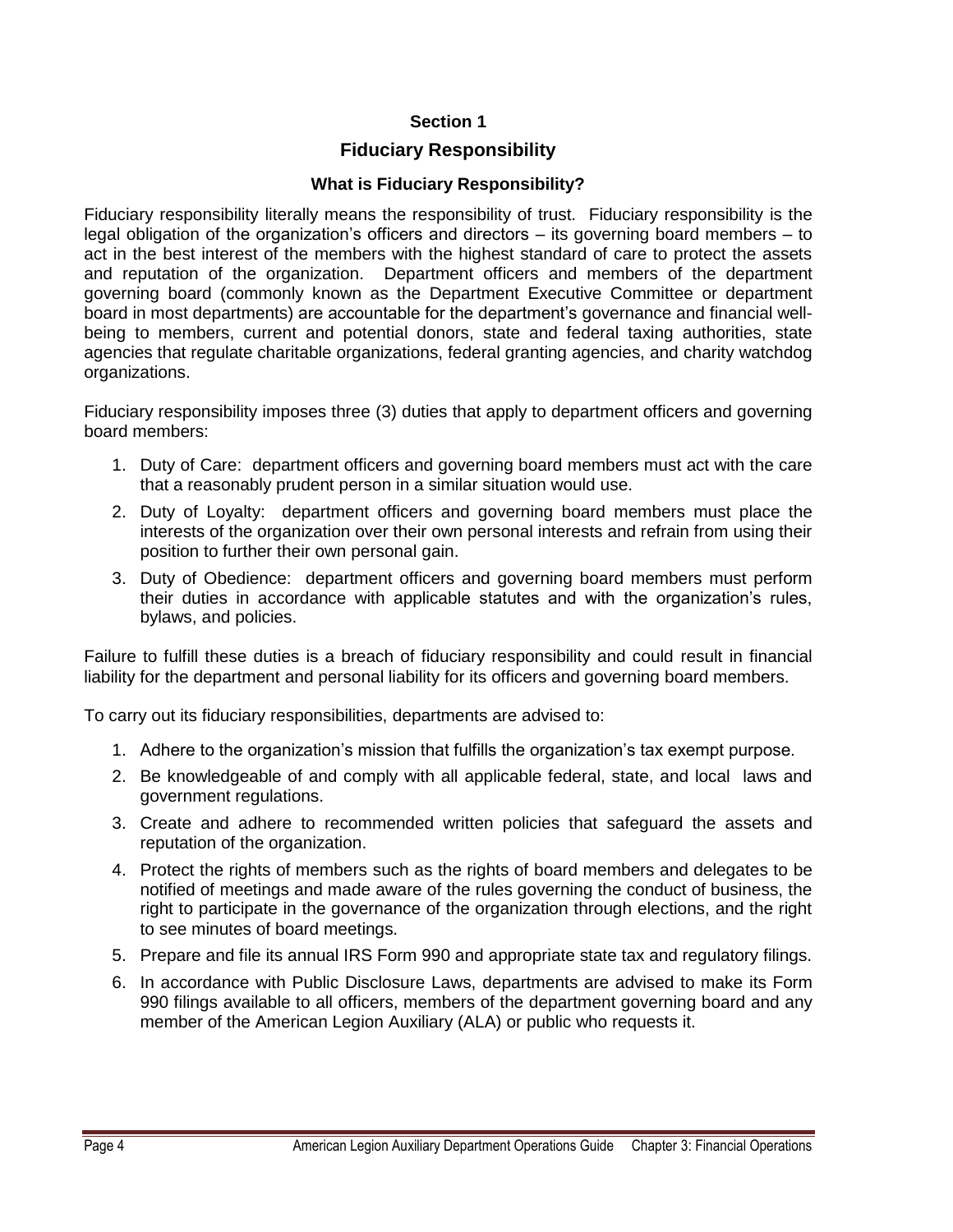All department officers and governing board members should be fully aware of their fiduciary responsibility. Particular duties required of an officer depend on the position she holds. For example, in keeping with the division of the roles and responsibilities of governing officers, department secretaries implement or oversee the execution of policies and procedures that address and fulfill fiduciary responsibilities of officers, directors (governing board members) staff, and committee members. The department's governing board and appropriate committees designated by the department's governing board approve department policies, and ensure that appropriate procedures are in place that fulfills those policies that promote the fiduciary responsibility of the governing board and its appropriate committees. Depending upon the resources and time availability of department officers, the most practical way to develop specific policies that promote accountability and protect the integrity of the organization to its members, contributors, and government regulators is for the department's governance leaders and management leaders to collaboratively develop appropriate policies. The following section provides information and resources about financial controls and tools that departments can use to promote fiduciary responsibility.

#### **Transparency Best Practices**

There is increased demand from the public and the government for accountability from nonprofit organizations to demonstrate that a nonprofit is indeed serving the public good and fulfilling the charitable purpose for which they were granted federal tax exempt status. Donors and volunteers have a vast number of different options when considering how and to which nonprofit charity they will contribute their time and/or financial resources. Members, corporations, and volunteers want to be sure their donation(s) will actually be used to further the mission of the organization they have chosen to support.

"Transparency" merely refers to the level of openness in which a nonprofit operates and reports to the public. Transparency refers to the widespread availability of relevant, reliable information about the performance, financial position, and governance of an organization. In other words, it is the amount of information that an organization tells the public about itself and how honestly and quickly it reveals this information. Many nonprofits will take steps beyond the legally required minimums to assure the public that they are a trustworthy and efficient organization. The public's and government's concerns about transparency are balanced against a department's concerns about administrative costs. As a "best practice," many nonprofits follow the following five (5) steps to increase the organization's public transparency. These are presented as suggestions from other nonprofits and not legal requirements:

- 1. Regularly update the organization's website with current, detailed information about the organization's programs and their performance, including information regarding strategy and evaluations. The ALA national website devotes a page to each of our nationwide programs and committees, and the annual convention guides are written as annual reports and posted on the ALA national website.
- 2. Post board and key staff members' names, titles, and bios that highlight each person's skills and contributions. The national website includes such information about the national officers and department presidents.
- 3. Post the organization's annual report on its website. The ALA's national annual reports are posted on the national website at [www.ALAforVeterans.org.](http://www.alaforveterans.org/)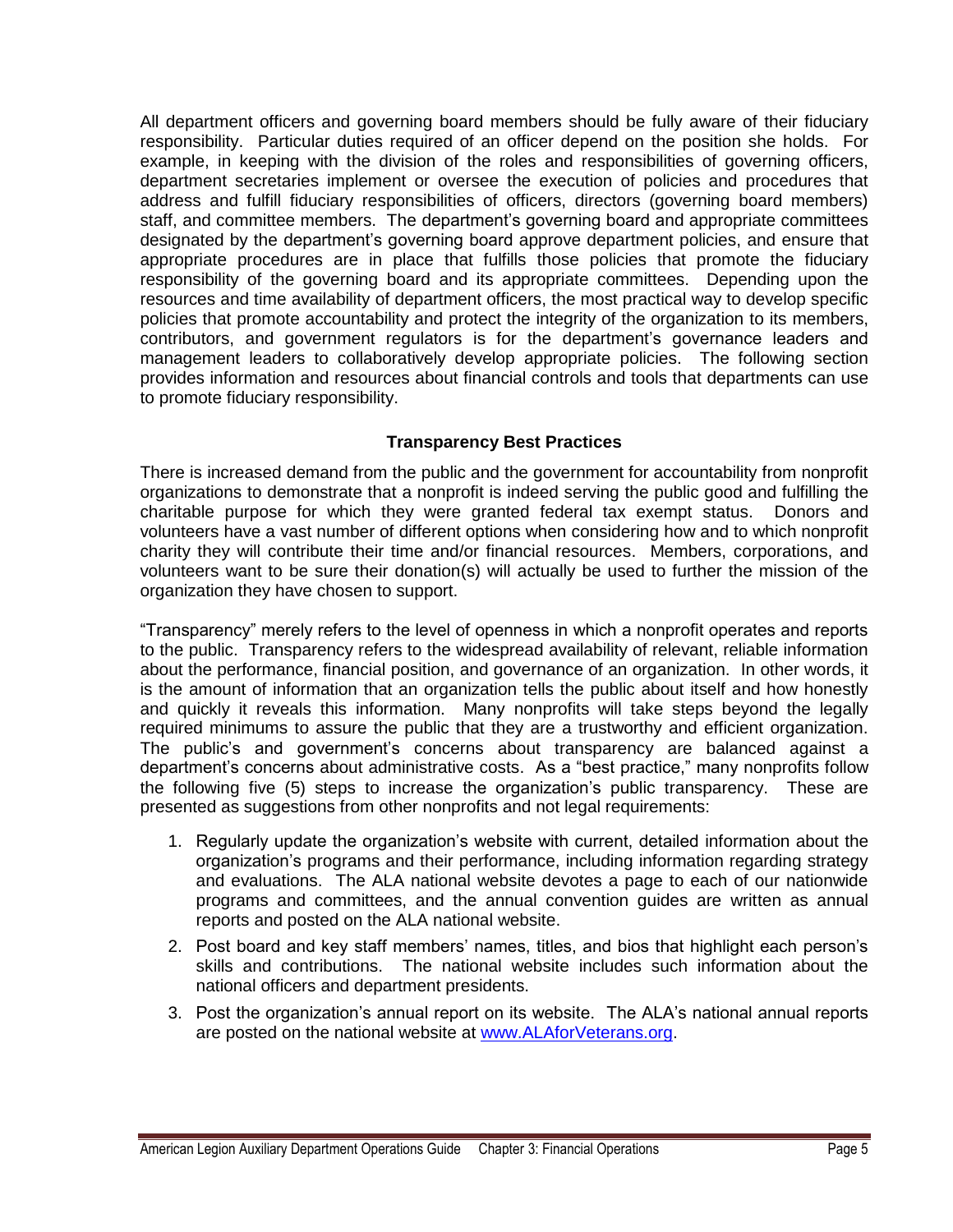- 4. Post any audited financial statements on its website. The ALA's 990s, which include the findings of the annual external audits, are posted on the ALA national website. The current IRS Form 990 is tantamount to an organization's annual organization and financial report.
- 5. Post the organization's IRS letter of determination on its website. The ALA's IRS Letter of Determination granting a group tax exemption to the American Legion Auxiliary is readily available to anyone and included in the documentation for the annual financial audit. The ALA National Headquarters has provided this document to departments at least annually. Note: The ALA IRS Group Exempt Status Letter of Determination is dated 1973 and the 1973 Letter is the ALA's current IRS Letter of Determination. Simply, the IRS made its most recent determination in 1973 and the determination stands until the IRS revokes or amends its exempt status determination about a charitable nonprofit. As an aside, not all nonprofits qualify for exempt status, and many that once qualified as charitable organizations no longer qualify or failed to comply with exempt status reporting requirements and have had their exempt status revoked.

These five (5) practices are in line with the public reporting requirements expected of taxexempt organizations, plus allow potential supporters to see the value of the organization's mission at all levels. If your department does not have a website, you are advised to make the information listed above available to the public on demand.

The expectation for greater transparency in the nonprofit sector must always be balanced against concerns about what type of information can and should remain confidential. Certain kinds of information must remain confidential – that is kept in confidence by the officers and board members – in order to protect the individual privacy expectations of members and their leaders.

*Transparency* is the disclosure of information to the public and supporters to indicate the organization is managed well, functions in an ethical manner, and handles its finances with efficiency and responsibility. It's part of a board's *duty of obedience*.

*Confidentiality* is the obligation and right not to disclose information to unauthorized individuals, entities, or processes if it would harm the organization, its business relationships, or an individual. It's part of a board's *duty of loyalty*.

Board members generally understand that its stakeholders – its members, donors, the government, the service sector – want and expect transparency from the organization. And to this end, the IRS Form 990 now asks for far great disclosure about the make-up of the board, compensation of officers, how frequently the organization amends its bylaws, if certain policies are in place, etc. The new 990 implemented in 2008 raised the expectations that all information about a nonprofit is fair game for public knowledge.

But transparency does not, and should not, extend to boardroom decision making. Board discussions are confidential. Even public organizations subject to sunshine laws have exceptions for topics requiring confidentiality such as legal matters, officer/leader disciplinary issues, and those personnel issues that fall under the purview of the governing board. Note: matters of compensation and discipline of employees that report to the Department Secretary in her role as department headquarters executive do not fall under the purview of the department governing board nor of the department president, in keeping with federal labor and employment laws.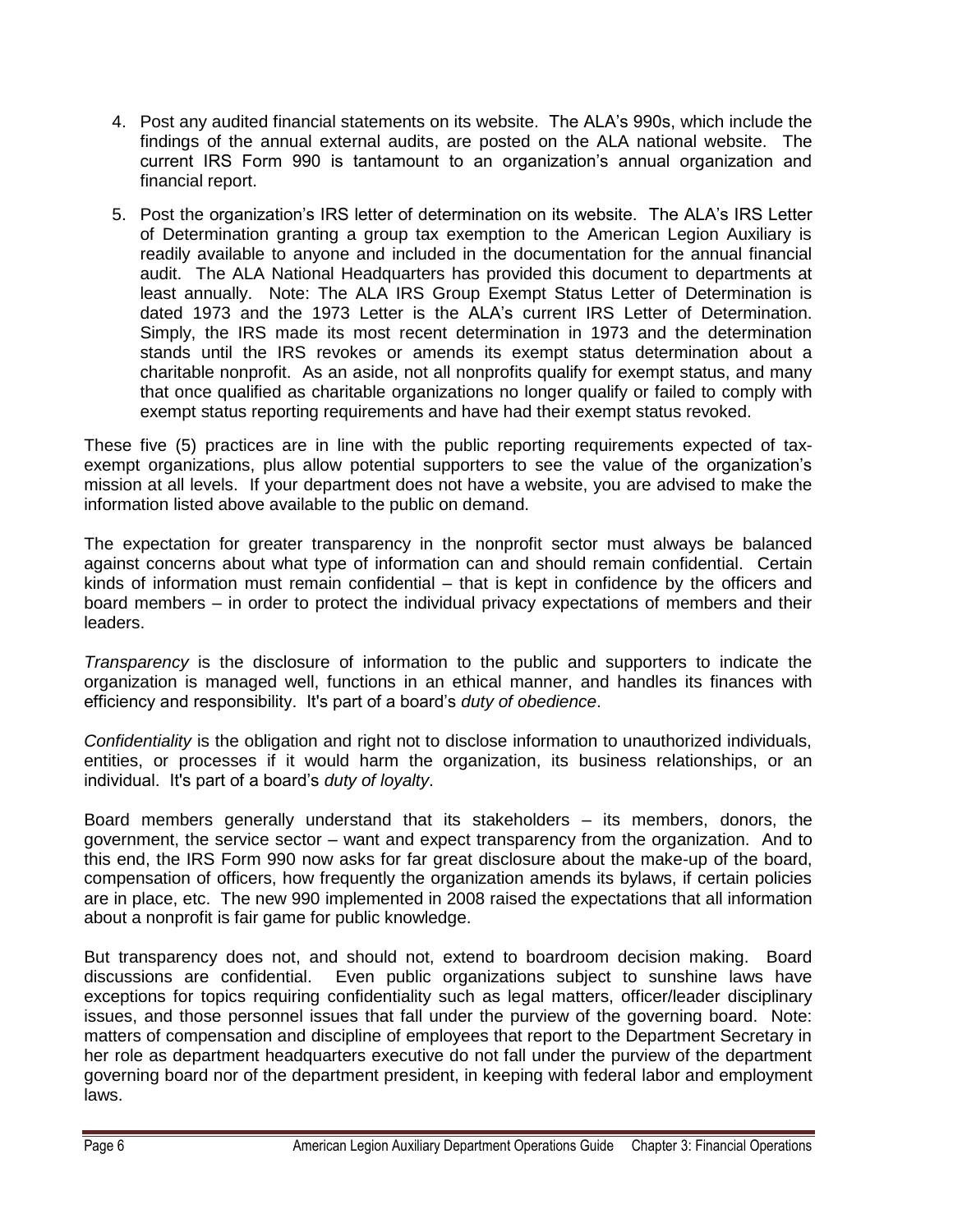Please see the document in the Appendix entitled *Board Confidentiality and Organizational Transparency – Both are Vital for Organizational Effectiveness.*

To safeguard the department regarding matters requiring confidentiality, departments are advised to address the following:

- 1. Ensure your department policies are internally consistent. For example, if you have a policy that states donors' gifts will be kept confidential, you should not be putting donor names on your website. The same goes for employees, members, clients, or any other group.
- 2. Educate officers and board members about board confidentiality. Make sure that board members understand key concepts such as the fact that any board discussions handled in an executive session should be kept confidential. Also make sure they understand the concept of trade secrets and why those should likewise be kept confidential. Please see the Appendix for a copy of the ALA National Confidentiality Policy, Procedures, and Agreement to be used as a sample.
- 3. Consult with an attorney. Seeking legal counsel is especially important with pending litigation.
- 4. Read the fine print in contracts or grant awards. There may be a clause requiring confidentiality of the client or other obligations to safeguard certain information.
- 5. Determine if there are special privacy rules related to releasing information about the type of client served. Programs working with drug and abuse treatment, children, victims of violence, or healthcare patients often require high levels of confidentiality. There may be federal or state laws which require these higher levels of confidentiality.
- 6. Understand any disclosure rules regarding information about employees and other related considerations: For example, employment laws may limit what you can reveal about performance reviews and salaries of certain staff members. Federal laws limit the amount and kind of health information about employees or clients that can be disclosed.
- 7. Determine what is not required to be public and evaluate whether to disclose or keep private such information. Some states require board meeting minutes to be available for public review, others do not. Check your local laws to make sure you are in compliance.
- 8. Develop a policy for transmitting confidential information. Decide who can transmit confidential information, to whom, and under what circumstances. If transmitting confidential information electronically, it is strongly recommended you convert the document containing the sensitive information into a PDF file (portable document format) since PDF files cannot be altered as easily as something like a Microsoft Word document or other "open" office suite formats.

It is up to your department to determine what transparency policy best fits your organization. The best policy should be tailored to your department's missions, needs, policies, and legal issues.

#### **Code of Ethics**

Code of Ethics statements define acceptable and unacceptable behavior, eliminate ambiguity, and encourage officers, board (e.g., DEC) members, committee members, and employees to do the right thing. Ethics statements for employees should be included in your department personnel manual. See the chapter on Human Resources for additional guidance.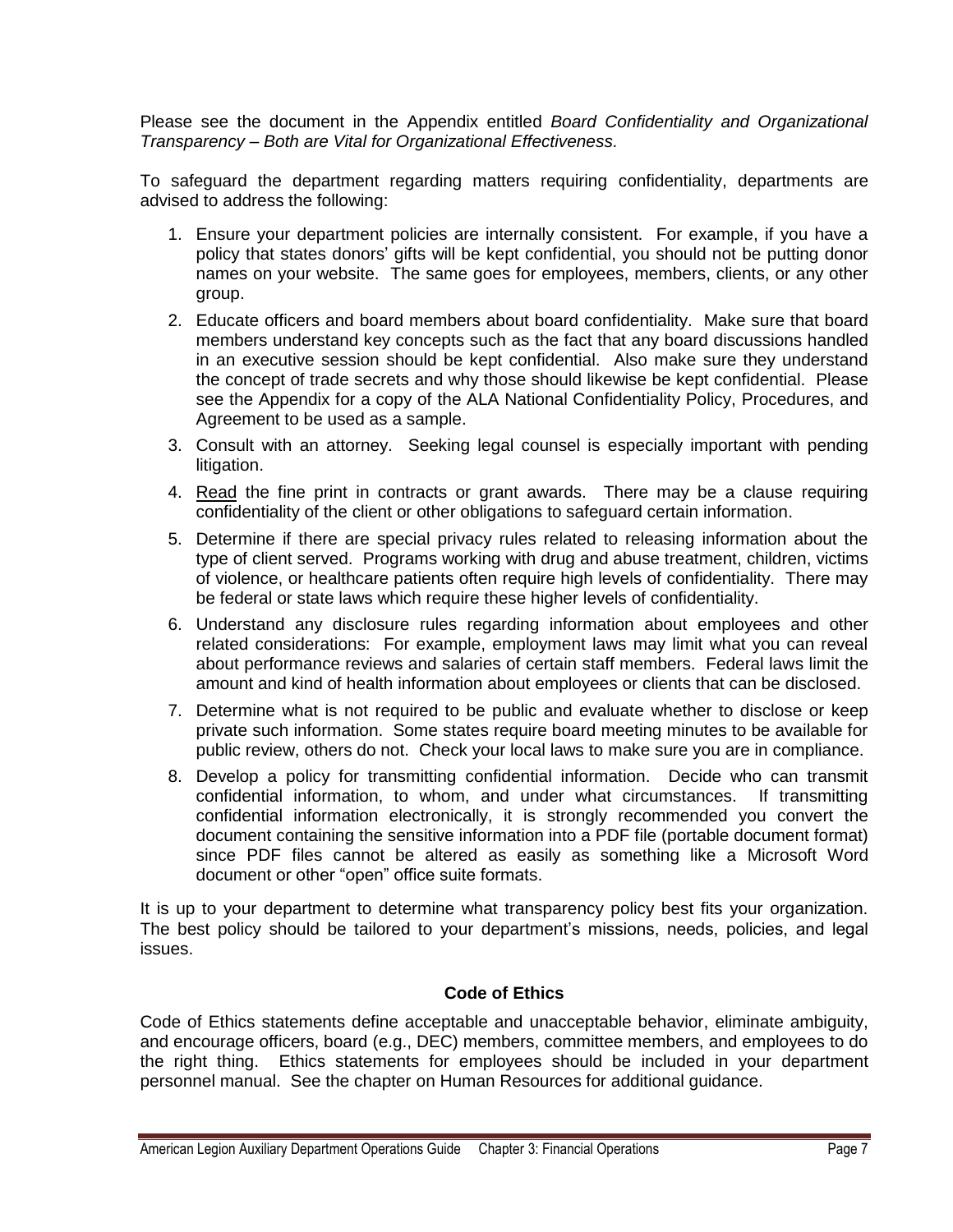Department ethics statements should address:

- **Relevant laws**
- Values of personal integrity such as: honesty, fairness, professionalism, etc.
- **Decisions that should be made when the choice is clear, but employees may be tempted** to do otherwise
- Decisions that require a choice among competing options

A Department Code of Ethics statement should clearly state potential consequences for misconduct. For example, violators may be given a verbal or written warning, terminated, expelled, and/or subject to prosecution.

The Code of Ethics adopted by the National Executive Committee is provided in the Appendix. It is strongly recommended that all chartered entities and affiliated organizations at all levels adopt a Code of Ethics and conduct themselves accordingly.

#### **Section 2**

#### **Fraud in Nonprofits**

The risk of fraud can be greatly minimized with a combination of solid financial controls and a supportive ALA governance and management culture. Officers, members of your department governing board (e.g. DEC), staff and members do have accountability to one another to use Department resources wisely.

Establishing a culture of stewardship and accountability enhances effectiveness and reduces opportunities for fraud. Diligence about financial processes must be matched with a culture that recognizes the value and responsibility of internal controls. It is important to establish a culture of trust, but trust isn't a substitute for internal controls. Proper internal controls affirm the values of accountability and stewardship.

Fundamental measures for fraud prevention:

- 1. **Segregation of duties –** No one person should be responsible for both accounts payable and receivable or for all elements of either.
- 2. **Double signatures –** For expenses over a predetermined level, more than one authorization should be required, either from two staff executives or one staff and one board member.
- 3. **Multiple reviewers –** Bank and credit card statements, expense reports, and other financial documents should be reviewed by more than one (1) person, again potentially utilizing board members.
- 4. **Diligent background checks –** For any staff or volunteer positions that would interact with financial transactions, background checks can reveal previous criminal records.
- 5. **Recurring fraud-risk assessments –** Periodically select certain financial processes and test them to be sure policies and procedures are being followed. Even the mere presence of such reviews can act as a deterrent.

#### **What to Do When Fraud Happens**

The moment you detect fraud, you must take a course of action that is appropriate, clear, and swift. The organization's reputation is now at stake. Transparency and a swift investigation can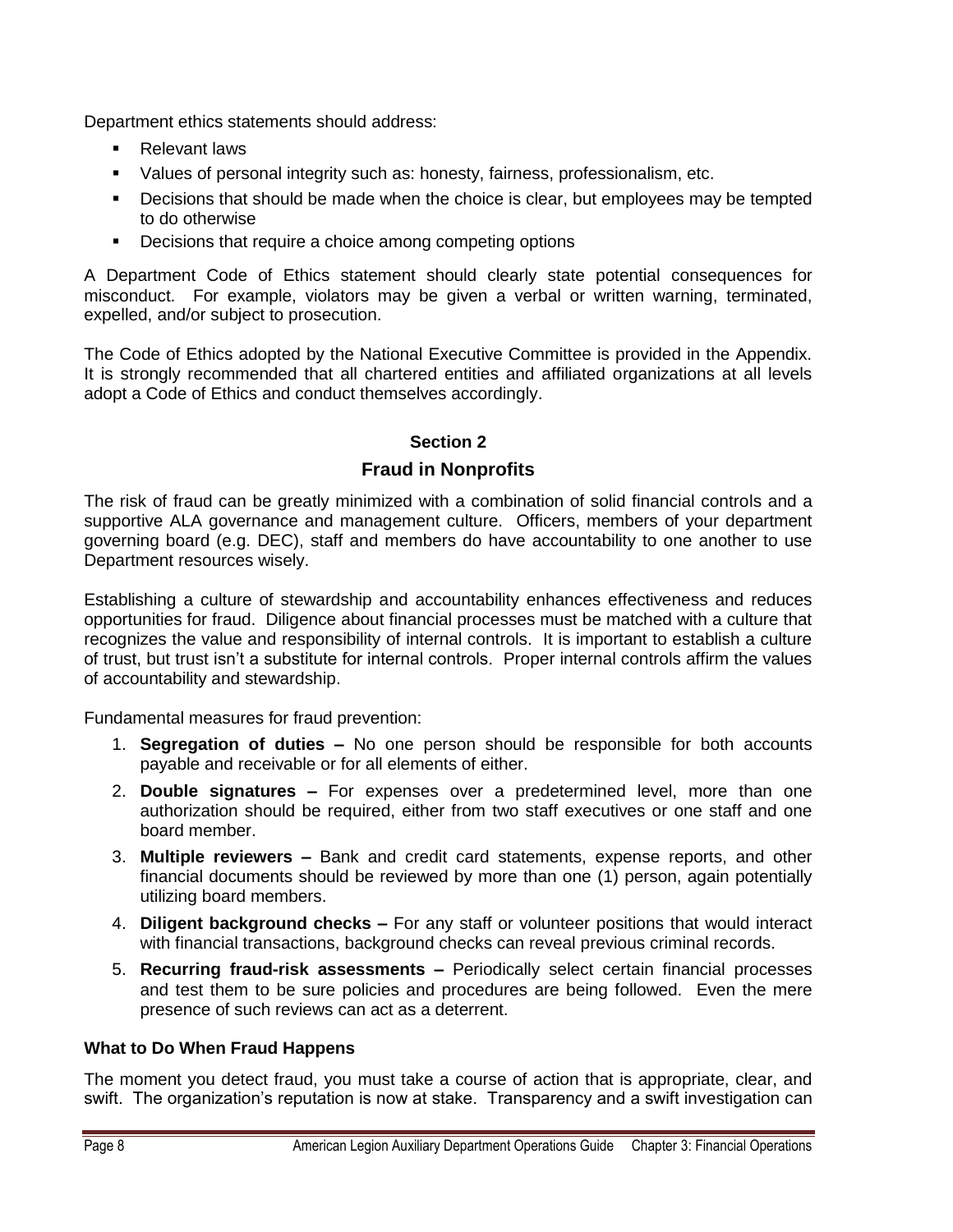help avert the spread of rumors and negative press. Without handling the matter properly, winning back the trust of members and the public will be a steep climb. In general, you must do the following:

- 1. Start an investigation by notifying legal counsel and law enforcement and securing electronic and physical documents of the officer, member, or employee in question, plus anyone else who might have been involved.
- 2. Following the laws of your state, interview staff and/or members who might be involved or know something about what happened. Hire an accounting firm experienced in forensic accounting to analyze pertinent records. Depending on the severity of the fraud, your local or state police or the FBI may conduct their own interviews.
- 3. Consult with your attorney about crisis communications how and when to notify the board, plus what and when to communicate to the members and the public. It is important that you consult an attorney about what can and cannot be stated, and prepare the official statement on the matter.

All officers and directors of the corporation (e.g., your DEC, board members) should be given a clear written statement with clear instructions about what they can and cannot state. There should be one (1) spokesperson designated to take calls or questions from members and public. The comment should then be the written statement only, unless advised by your attorney to state anything else. Commenting "off the cuff" and stating anything other than the official statement can jeopardize the investigation and pose further serious liability to the organization.

- 4. File the appropriate insurance claim. Determine what portions of the losses can/will be covered by your department's fraud insurance policy or bond.
- 5. Fix what went wrong. Follow the advice of your outside attorney and file any lawsuit(s) against the member, employee and/or other persons involved. Acknowledge procedural gaps identified by the accounting firm and put corrective measures in place.
- 6. Throughout the investigation, regularly apprise the board of its progress, including any findings about the incident by legal counsel or reported findings by the external accountant.
- 7. Discipline or terminate the member(s) or employee(s) involved in the fraud as soon as recommended by your attorney, and have the action taken ratified by the governing board (commonly the DEC or department board).
- 8. Note: It is wrong, and in many instances illegal, to mete repercussions to the person/employee who reports the alleged/suspicious fraudulent acts. Any action against a member or employee who acts in good faith to protect the organization that causes harm to that member or employee, e.g. verbal or physical assault, suspension, or termination, is grounds for a lawsuit against the officers and directors. Any act of retribution that is found to be unwarranted renders the offending party(ies) liable for punitive damages. Willful, wrongful acts of retribution, also can nullify any directors and officers liability policy coverage; the offending party(ies) may become personally liable for a court judgement. The purpose of a Whistle Blower policy is to protect the rights of the person "blowing the whistle". The ALA National organization's Whistle Blower Policy, approved by the national governing board (NEC), may be used as a template for departments and is available in the Member Resources of the ALA national website www.ALAforVeterans.org.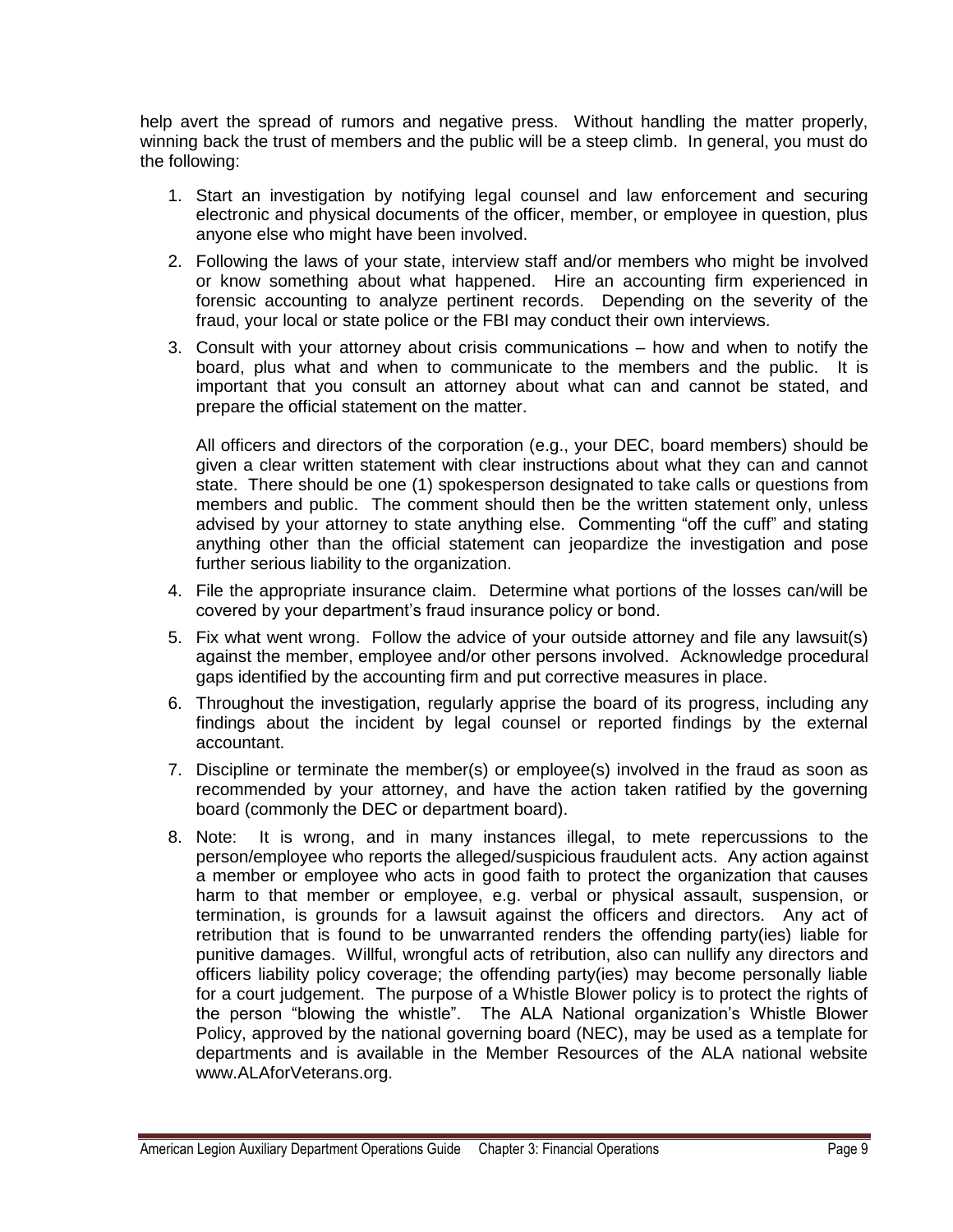#### **Section 3**

#### **Financial Controls, Policies, and Best Practices**

Financial controls promote sound management, minimize fraud, and are a great way to exercise risk management. Financial controls increase the likelihood that financial information is reliable; assets and records are not stolen, misused, or accidentally destroyed; department policies are followed; and government regulations are met.

#### **Segregation of Duties**

1. To reduce any one person's opportunity to both commit and conceal errors, at least two (2) people should have responsibility for:

Authorizing transactions, purchases, and contracts:

- Department financial policy can set a dollar amount below which the Department Secretary may sign checks or contracts without oversight and a dollar amount above which at least two signatures are required.
- When two (2) signatures are required, one (1) signature should always be the Department Secretary, and the second signature should be a department officer or Finance chair.
- See the Appendix for a copy of ALA National Headquarters' check signing policy to use as a sample.

Recording transactions:

- At least two (2) people should review the general ledger and bank, credit card, and investment statements.
- Financial institutions are able to send a duplicate statement to department headquarters AND to a department officer or finance committee member upon request.
- Someone independent of the request for wire transfers should verify all wire transfers.

Maintaining custody of assets (including cash receipts):

- Review the vendor list, preferably at least annually, to see if any vendor address matches that of an employee, officer, or committee member requesting supporting documentation of randomly selected vendors; or for any other irregularities concerning the vendor list.
- Review bank, credit card and investment statements to ensure that purchases and investments are in-line with the budget and the department's mission.
- 2. For a department headquarters with only one (1) employee or volunteer, it is recommended that department officers or other volunteers assist with the segregation of duties on a regular basis.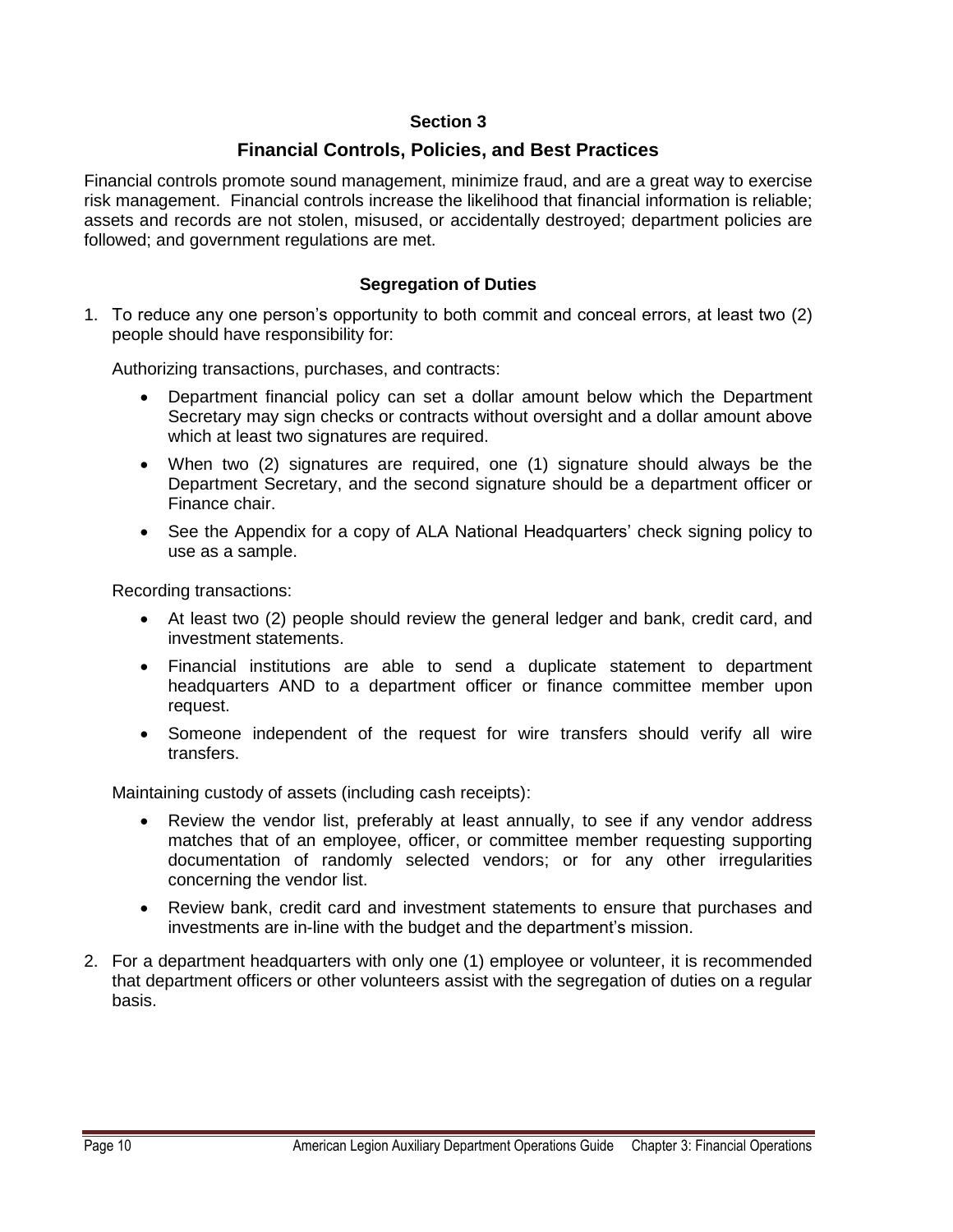#### **Controls for Cash and Checks**

- 1. Cash disbursements
	- Require receipts for all purchases of \$25 or more.
	- Ensure that cash is disbursed only upon proper written authorization and then properly recorded into the books and records of the department in a timely manner.
	- All bills should be paid in a form other than cash. National Headquarters prefers that membership dues be remitted by debit or credit card, and encourages departments to allow electronic/online payments. Bills paid via credit card have the added protection of reduced liability should he card be compromised. If a check is lost or stolen, a department's bank account can be depleted in moments with no recourse for recovery. If credit card information is stolen or compromised, the card issuer limits the liability of the cardholder for unauthorized charges and will cancel a card immediately once fraud is detected or reported.
	- Blank checks should never be pre-signed and cash or check disbursements should have the number of signatures as required by the department's Check Signing Policy.
	- Access to cash and check stock should limited.
	- Cash and check stock should always be secured.
	- Voided checks should be defaced and retained as required by the department's Record Retention and Disposal Policy. See the Appendix for ALA National Headquarters' Record Retention and Disposal Policy to use as a sample.
	- Someone independent of the request for wire transfers should verify all wire transfers *Note: Record retention and disposal rules are dictated by state law. Please refer to your state's requirements regarding record retention and disposal.*
- 2. Controls over Cash Receipts
	- Assign someone unrelated to the accounting process to open the mail, restrictively endorse all incoming checks (registration fees, dues, etc.) and prepare a list of checks received to compare to deposits made.
	- Two (2) or more people should handle and count cash receipts and certify the total together.
	- Ensure that all cash received is promptly deposited, properly recorded, and kept under adequate security.
	- Issue receipts for all money received.
	- Arrange for the bank to send a duplicate statement to a department officer or to a member of the finance committee not involved in processing payments.
	- Bank statements should be reconciled every month by someone independent of bookkeeping and/or check signing responsibilities.
	- Reconciliations completed by someone not independent of bookkeeping and/or check signing responsibilities should be reviewed by a supervisor and/or finance committee member.
	- Review should be documented and include examination of cancelled checks. Reviewer should randomly request source documentation for certain reconciled item(s).

#### **Bookkeeping**

1. Develop a bookkeeping system that records, documents, and retains all financial transactions in timely manner.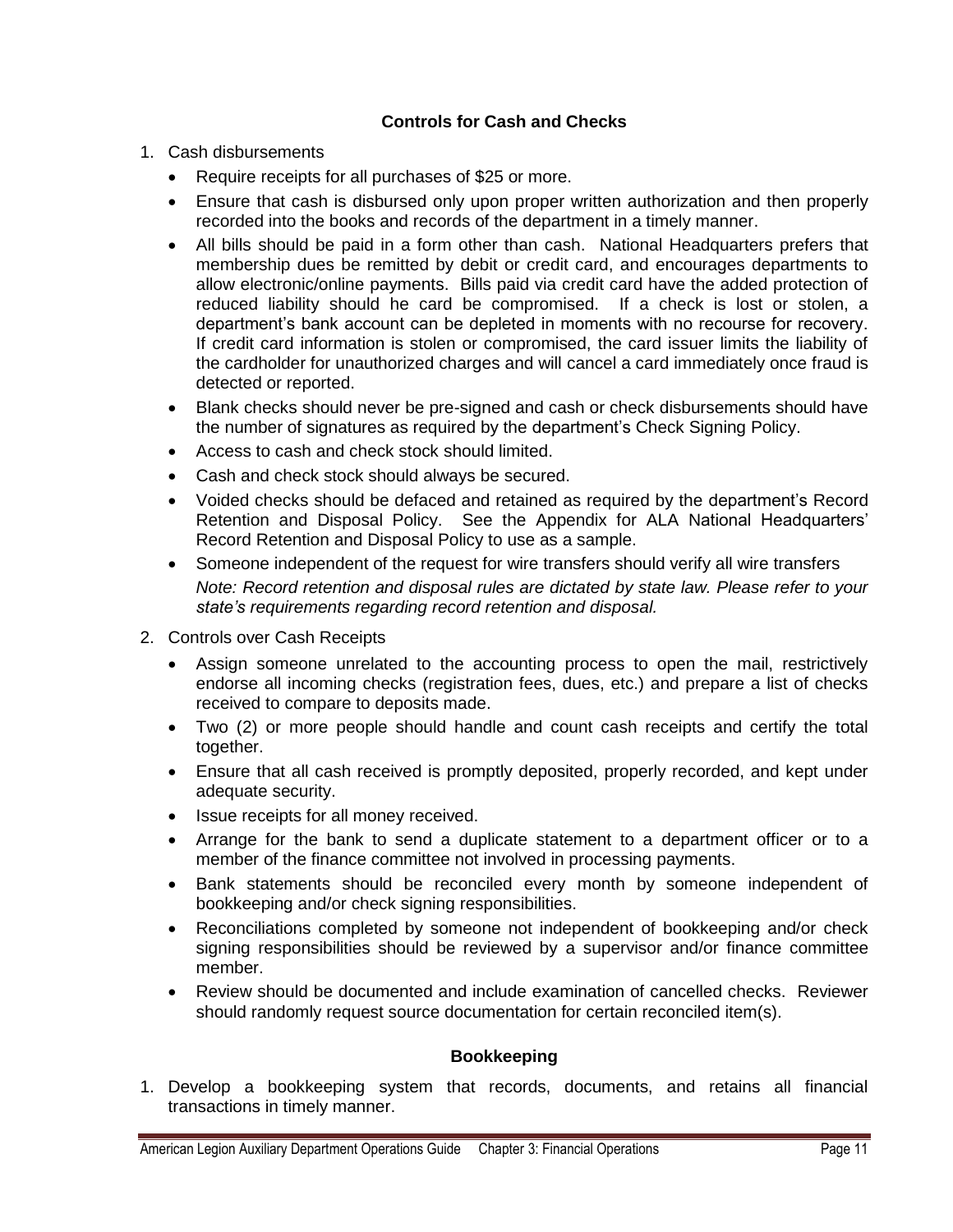- 2. Allocate revenue/expenses to the general ledger in the same manner they were budgeted.
- 3. Follow accounting principles generally accepted in the United States of America (U.S.GAAP).
- 4. A properly developed and maintained bookkeeping system produces timely, reliable, and usable financial reports.

#### **Budgeting**

- 1. Prepare a detailed annual budget that plots out when you anticipate receiving revenue and making expenditures.
- 2. Consider operating reserves. Operating reserves are unrestricted funds that are set aside in the bank to be used for operating and program expenses when there is a crisis or unanticipated shortfall in revenues and budgeted expenses cannot otherwise be met. Operating reserves are often referred to as a "Rainy Day Fund" to use for unanticipated or out-of-the-ordinary expenses. Operating Reserve Funds serve as a critical component of your department's budget planning process for the financial security and sustainability of your department.
- 3. Follow a proper budgetary process concluding with the DEC voting to approve the annual budget.
- 4. Review actual to budgeted financial reports monthly to monitor that your department is operating within the framework of the budget.

*See more details about this topic under "Budget Planning."*

#### **Regular Financial Reporting**

- 1. Prepare monthly financial reports that track revenue and spending, comparing actual revenue and expenses to budgeted funds.
- 2. Explain any significant variation between actual revenue/expenses and budgeted revenue/expenses.
- 3. Present financial reports to management, finance committee, and DEC.

#### **Screening Employees**

- 1. The Department Secretary or other senior-level person should complete the screening process. Screening for the department secretary position is typically completed by the human resources committee or a specially appointed search committee.
- 2. Include questions as to background and references. Conduct full background checks which should include credit checks.
- 3. Integrity of the bookkeeper/accountant is very important. A fidelity bond will not cover individuals known to have committed fraudulent acts.

#### **Written Financial Policies**

1. Department financial policies do not need to be elaborate or formal manuals; simple/brief instructions can be adequate. Written financial policies create an atmosphere and culture that is transparent and opposed to wrongdoing because they define and support mechanisms to minimize, detect, and report fraud and theft.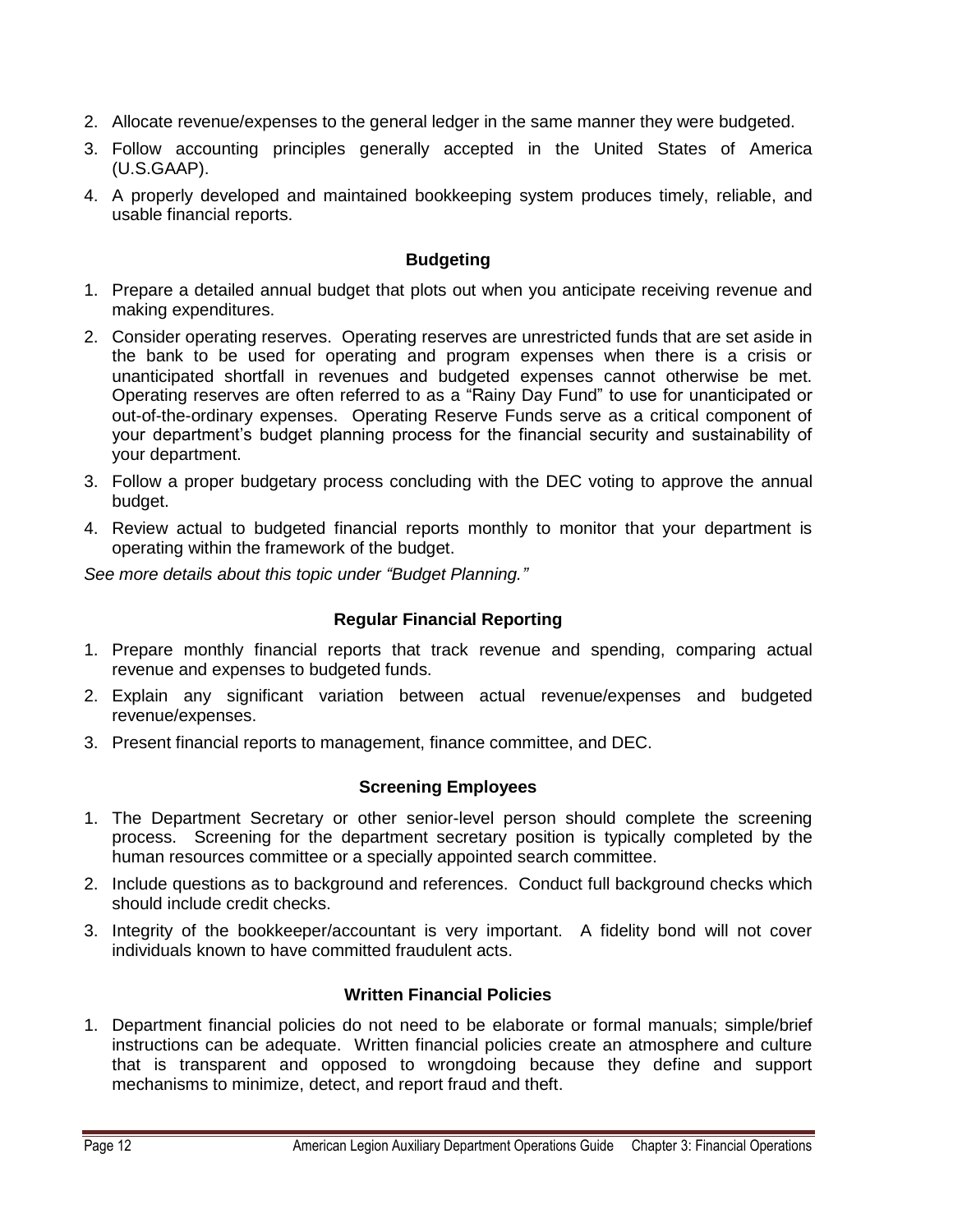Financial Policies and Procedures should be written and address:

- Purchasing Business Credit Card, including agreement
- Check Signing
- Confidentiality, including agreement
- Audit and Tax Filing Accounting Principles Generally Accepted in the United States of America (U.S.GAAP)
- Investment Endowment
- Spending/Contract Approval and Signature Authority
- Protection of Department President's Signature
- Conflict of Interest, including compliance and disclosure forms
- Fraud and Whistleblower
- Travel Reimbursement
- Record Retention and Disposal
- Reserve Funds

Financial Policies and Procedures should be:

- Reviewed by an appropriate committee such as by the Finance Committee (FC) or Audit Committee and approved by the department governing board (e.g. DEC).
- Distributed to department officers, DEC, committee members, and employees as appropriate.
- Reviewed and maintained by management and an appropriate committee, such as the finance committee or the audit committee, and approved by the DEC on a regular basis, such as every three to five years.
- Please see the Appendix for copies of above Policies, Agreements, and Disclosure forms.

#### **Section 4**

#### **External Audits and Financial Reviews**

Audits and financial reviews are best practices that promote sound financial management and accountability and that can help meet the increasingly rigorous demands of current and potential donors, members, state and federal taxing authorities, state agencies that regulate charitable organizations, federal granting agencies, and watchdog organizations. Departments should have their financial records audited or reviewed at the end of each fiscal year by an independent external auditing firm. An internal audit should also be conducted if a new treasurer is appointed/elected mid-term and before a new bookkeeper and/or finance director is hired.

#### **What Is an External Audit?**

An external audit is a comprehensive analysis of the financial records and practices (including tests of financial controls) of an organization and is conducted by an independent external auditing firm. The objective of an audit is to obtain reasonable assurance about whether the financial statements as a whole are free from material misstatement, whether due to fraud or error, thereby enabling the auditor to express an opinion on whether the financial statements are presented fairly, in all materials respects, in accordance with accounting principles generally accepted in the United States of America (U.S.GAAP), and to report on the financial statements, and communicate as required by auditing standards generally accepted in the United States of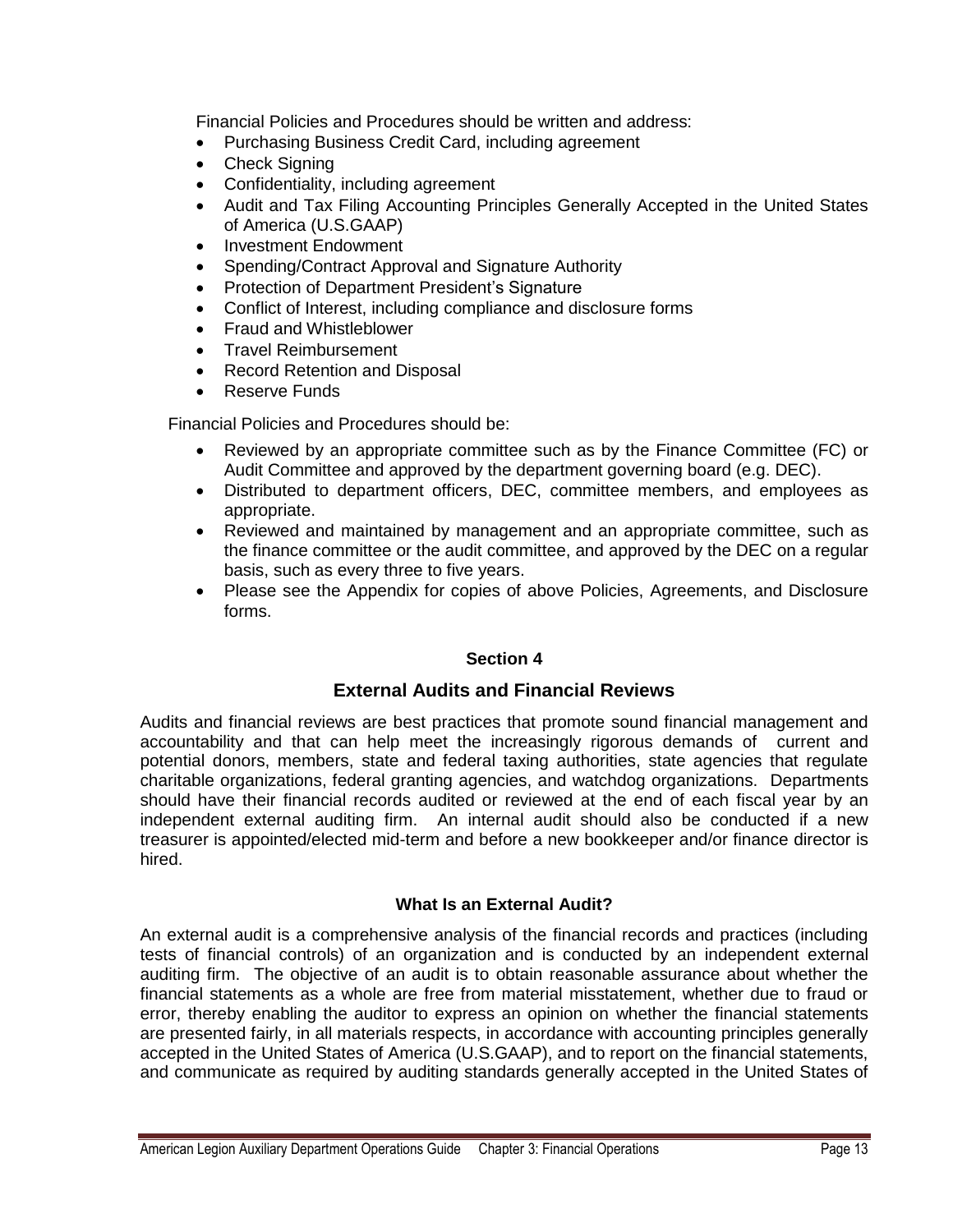America (U.S. GAAS), in accordance with the findings of the audit. See Appendix for Audit and Tax Filing Policy.

#### **What Is an External Financial Review?**

An external financial review is conducted by an independent external auditing firm. The objective of an external financial review is to examine the organization's financial statements and determine whether the financial statements are consistent with U.S.GAAP. A review shares the goals of an audit, however a review is not conducted with the same level of investigation or analysis as an independent audit. A review does **not** include an examination of the organization's internal controls (which is normally included in the external independent audit). Instead the review provides a limited level of assurance that the financial statements are free of misrepresentations.

#### **What Is an External Compilation?**

An external compilation is literally a compilation of financial records into a format required by accounting standards. Accounting standards require the auditor to assess whether the records are free from obvious errors. During a compilation the auditor does not examine the internal controls that are used to manage the risks of embezzlement or fraud, does not collect and examine source documents, and does not provide an opinion or assurance that the financial statements accurately reflect the financial position of the organization (all of which are part of an independent audit). The auditor reformats the financial statements, but does not make any determination of whether the account balances are reasonable (which is part of a review).

#### **What Is an Internal Audit?**

An internal audit is a voluntary appraisal activity by an organization to provide assurance over the effectiveness of internal controls, risk management, and governance to facilitate the achievement of organizational objectives. The internal audit is performed by employees of the organization who report to the audit committee of the department governing board (e.g., DEC). The scope of an internal audit is very broad and can include any matters which affect the achievement of organizational objectives.

#### **How to Prepare for an External Audit**

The Audit Committee, or if an Audit Committee does not exist, the Finance Committee, should engage an independent external auditing firm to provide an independent audit. The independent external auditing firm or does not work for or report to management.

Suggestions for a Smooth and Successful Audit:

- 1. The independent external auditing firm and management should work together and maintain a good relationship.
- 2. Management is responsible for the financial statements.
- 3. The independent external auditing firm presents their report to department governance (audit committee, finance committee, and DEC).
- 4. Communication should be open and flow both ways. The independent external auditing firm and management should be comfortable communicating directly with audit committee members or finance committee members if no audit committee exists.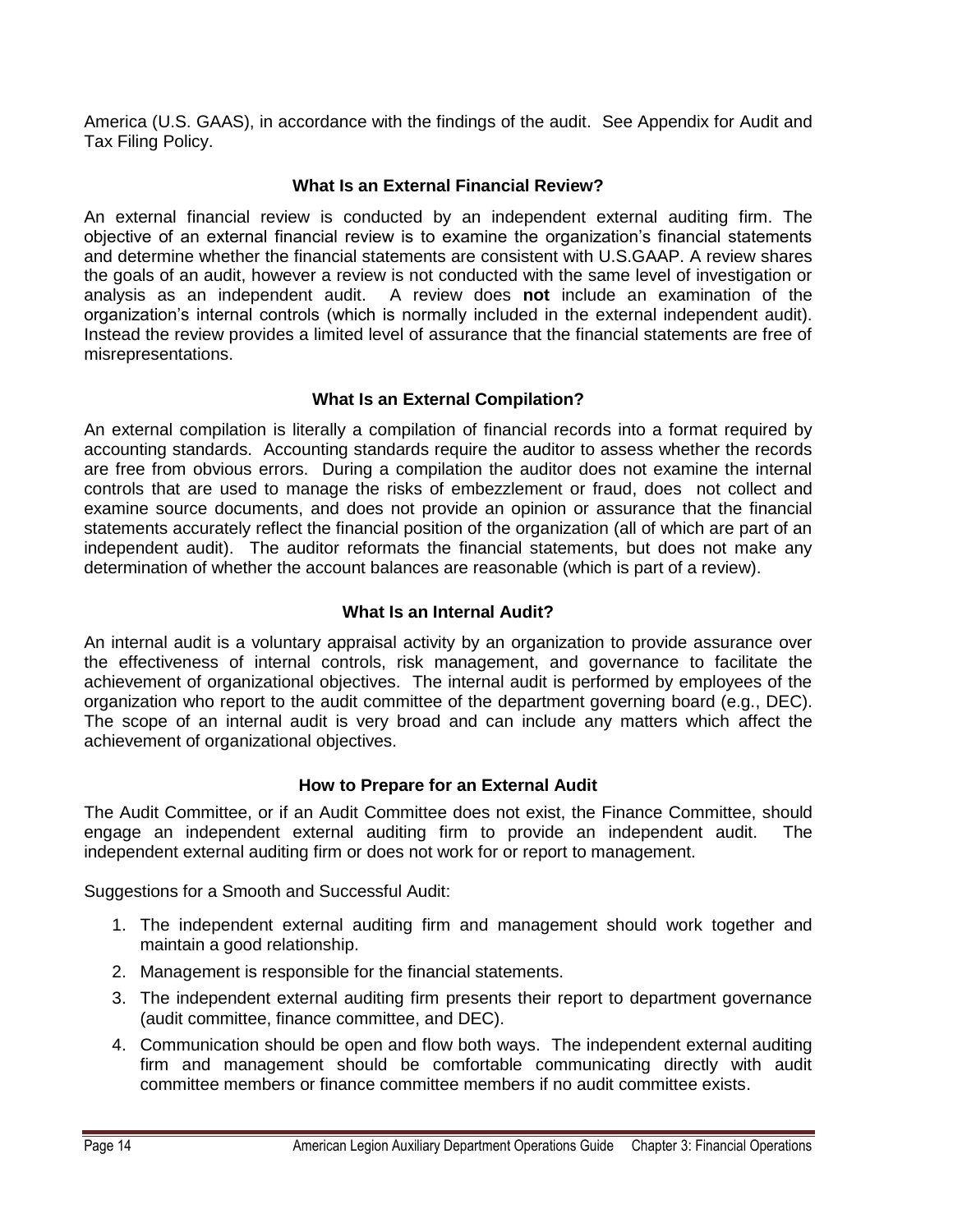- 5. The Audit Committee, or Finance Committee if no Audit Committee exists, and/or DEC should discuss the report with the independent external auditing firm and ask about any unusual situations or questionable figures.
- 6. The Audit Committee, or Finance Committee if no Audit Committee exists, should ensure that the DEC reviews and accepts the audit report.

#### **Overview of Audit Committee Responsibilities**

The audit committee's purpose is risk aversion. It does not manage or duplicate the roles and responsibilities of a finance committee. The typical responsibilities of a nonprofit Audit Committee will encompass, but not be limited to the following:

**Oversight of the independent audit function**: The primary duties of the committee in this area:

- 1. Reviewing the proposed scope of the annual audit with the independent external auditing firm.
- 2. Accepting of the independent external auditing firm's management report on the organization's financial statement at the conclusion of the audit.
- 3. Reviewing the independent external auditing firm's governance letter which includes reporting of audit findings, as well as management's responses to the audit findings.
- 4. Recommending to the board the engagement of the independent external auditing firm.
- 5. Engaging the independent external auditing firm if the authority to do so has been delegated to the Audit Committee by the DEC.

**Establishing policies and practices to prevent financial fraud:** This includes a full understanding of the areas of risk as they relate to potential fraud within the organization, as well as accumulating the fraud-related findings of the independent external auditing firm (and of the organization's internal auditors, if there are any).

**Ongoing understanding of the internal-control environment:** The objective here is to ensure that controls are in place to provide reasonable assurance that assets are safeguarded, that transactions are authorized and properly recorded, and that the organization is in compliance with applicable laws and regulations.

**Oversight of the financial-reporting process:** The committee should ensure that the organization's internal financial reports are providing meaningful data and that the information contained is timely and accurate.

#### **Section 5**

#### **Budget Planning**

#### **The Importance of Budget Planning**

Nonprofit boards and officers have a fiduciary duty to effectively manage the assets of their organization. One important duty is financial planning, or budgeting. A budget represents the anticipated revenue and anticipated expense of the organization over a year. A budget is a plan, not a contract, and can change due to the realities of day-to-day operations.

A budget provides a framework for decision making, as it clarifies what programs you are financing and what your resources are being spent on. Your budget serves as a tool for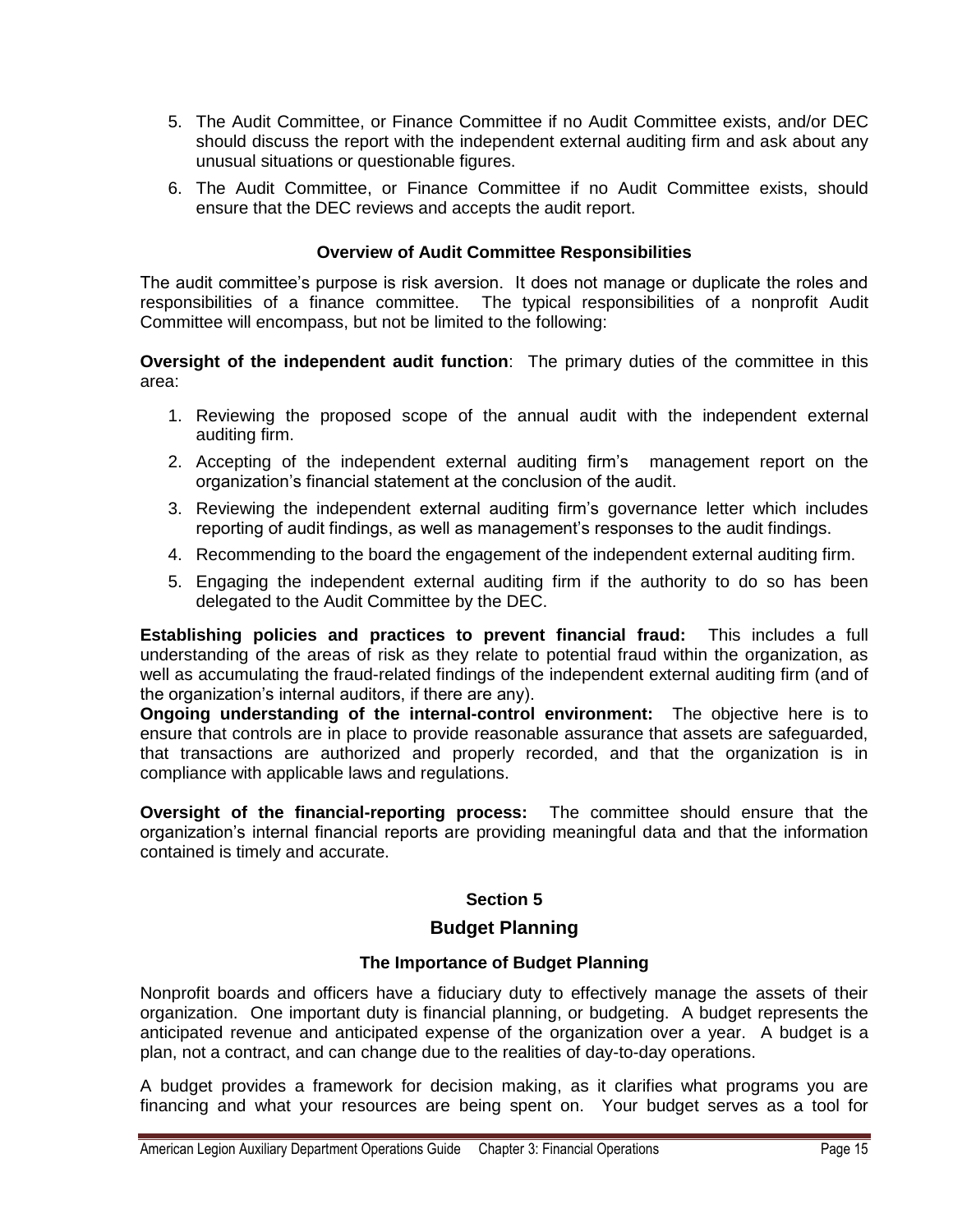monitoring financial activity, and lets you check to make sure your expenses are aligned with revenue; if not, it serves as a tool to see where you can possibly reduce expenses or improve revenue. A budget is a plan for your organization's finances; a financial statement is the actual facts of your financial situation at a certain point in time and for a certain time period.

#### **The Budget Planning Process**

**Write out your budget process:** Writing down your actual process creates a timeline by which to measure your progress and a checklist to ensure thoroughness.

**Decide who should be involved and when:** Your senior management and officers should be involved, but staff or volunteers who have responsibility for following the budget should have a voice as well. Staff and committed volunteers often have more operating knowledge on certain budgetary matters than the board and can provide a more accurate reflection of your department's projected needs.

**Create a timeline:** There may be periods of the year in which your department has more time to devote to the budget planning process. Create a timeline to stay on task, and follow as closely as possible.

**Create specific tasks and responsibilities:** If someone knows they will be held responsible for tasks, they are more likely to do them. Many people can be assigned to a task, but choose someone with ultimate responsibility for ensuring completion.

**Align budget and financial statements:** Make sure that your budget planning actually aligns with the reality of your finances. If your financial statements are repeatedly out of line with what your budget planned for, you may need to seriously rethink your budget planning or more closely examine how exactly you are managing your money in day-to-day operations.

**Adopt policies to adhere to budget and handle variances:** A variance policy can determine to what extent management has discretion in implementing the budget. For example, you might have a policy stating if an actual expense is 10% over budgeted amount, it needs to be reported to your finance committee.

#### **Guidelines for Budgeting Contributed Income**

Accounting standards require that nonprofit organizations report contributed income in one of three categories – unrestricted, temporarily restricted, or permanently restricted. These different income classifications are determined by either the absence or the existence of donor-imposed restrictions on the use of contributed funds. Although restricted contributions and grants pose financial management challenges, these sources of funds are important and desirable.

**Unrestricted Contributions**: Unrestricted contributions received are not subject to donorimposed restrictions. Unrestricted contributions may be used for the general operations of the organization.

**Temporarily Restricted Contributions**: Temporarily restricted contributions received have donor restrictions that limit the use of the donated assets. When a donor restriction expires, temporarily restricted funds are classified as unrestricted funds..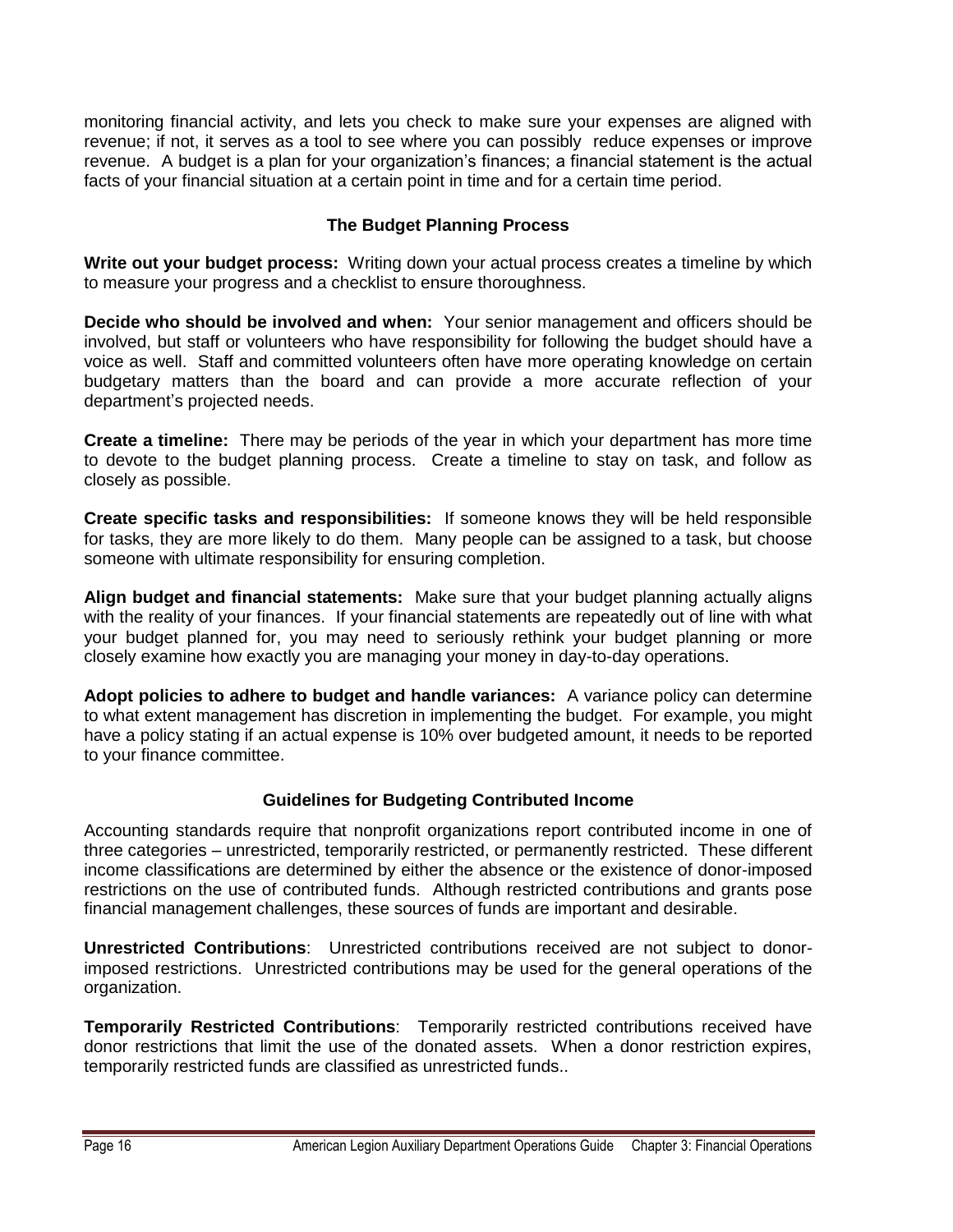**Permanently Restricted Contributions**: Permanently restricted contributions received are held inviolate and in perpetuity. The net income from these investments is available to be utilized toward the mission of the organization.

Once a contribution or grant is identified as restricted, the accounting and record- keeping requirements are of paramount importance. Two principles are at the core of the accounting requirements. First, restrictions are imposed by the donor when they make the gift or grant. Second, income must be recognized, or recorded in the accounting records, in the year that an unconditional commitment for the funds is received regardless of when the related expenses will occur. These principles add a complexity to nonprofit financial reports due to the timing of funding, which makes accurate and reliable accounting especially important.

Not only do nonprofits have an obligation to their donors to spend contributed dollars as designated, they are also bound by law. If a condition on restricted funding has not been fulfilled and the money has been spent, the donor can demand that the funds be returned, pursue legal action, or contact the Office of the Attorney General.

In addition to these tracking and recording requirements, nonprofits that receive restricted funds face increased management challenges. When making financial decisions with restricted funds, consider these guidelines:

- 1. Do not budget to spend money unavailable to you.
- 2. Educate staff and board members with financial responsibility on funding restrictions.
- 3. When analyzing financial reports pay close attention to unrestricted funds and, unless you are making decisions regarding programming for which the funds have been restricted, avoid basing decisions on restricted funds.
- 4. Understand how restrictions will impact cash flow and availability of funds.
- 5. Know when the restrictions are satisfied and how to release the funds from restriction.
- 6. Develop a simple and reliable way to track restrictions on funds.

#### **Guidelines for Budgeting Expenditures**

**Expenditure guidelines for nonprofits:** One problem many nonprofits face is communicating in a clear manner their organization's effectiveness in fulfilling its mission. Many financial supporters and charity watchdogs have placed great importance on financial indicators based on functional expenses. Two commonly used indicators are the program spending ratio (percent of expenses actually spent on programs) and fundraising efficiency ratio (amount raised through fundraising vs. amount spent on fundraising). The numbers used to calculate these amounts generally come from the Form 990, which is public information, and any financial information the nonprofit makes public. When drafting a budget, it is important to accurately classify expenditures in the correct categories of programs and member services, management and general, and fundraising.

**Program Service Expenses:** These are costs related to providing the nonprofit organization's programs or services in accordance with its defined mission. For established nonprofit organizations, program service expenses generally represent the majority of the overall expense of the organization. The public generally prefers to see a nonprofit organization with the largest allocation to this category.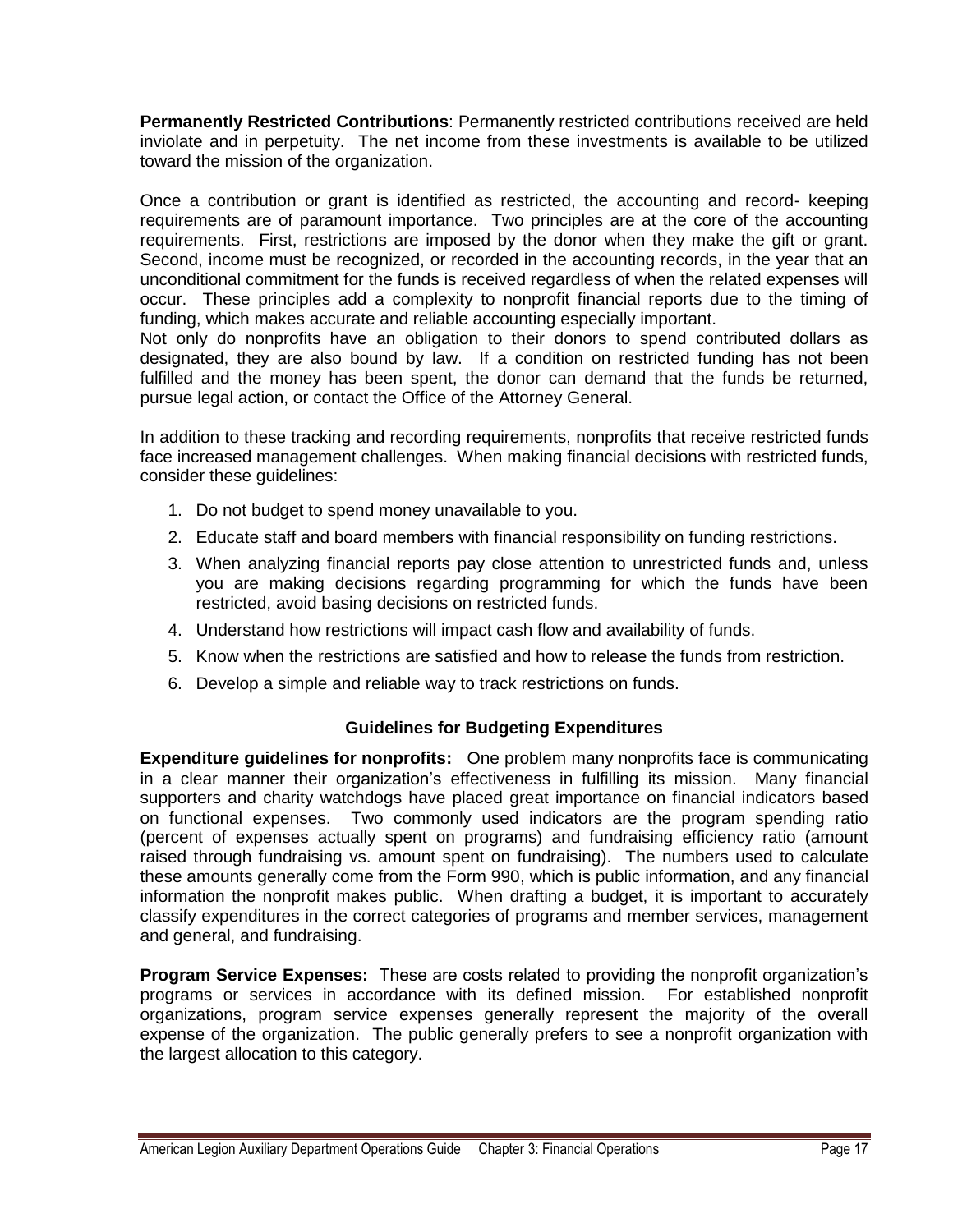**Management and General Expenses:** These are costs related to administering the day-to-day activities of the nonprofit organization. These expenses do not directly relate to the purpose for which the organization exists and typically include activities such as bookkeeping, management, and governance. While important to the operation of the nonprofit, organizations generally try to minimize these costs as much as possible.

**Fundraising Expenses:** These are costs of all activities that relate to an appeal for financial support or for a contribution to an organization. Examples of these expenses are the costs of holding a fundraising event, solicitation of contributions, or the compensation (salary/wages) of individuals involved in the fundraising process.

**Assigning or Allocating Expenses:** When assigning expenses, it is entirely possible that you may find an item that could conceivably fall into more than one category. When possible and practical, assign expenses to the specific program or supporting service they benefit. Consider directly assigning major expenses such as payroll and occupancy to programs or specific supporting services. Expenses that are impossible or impractical to trace to a specific program or supporting service can be pooled and allocated to various programs and supporting services using an appropriate formula. A department can ask its external audit firm or professional accountant for advice on how to allocate expenses.

#### **Section 6**

#### **Unit-Specific Guidance for Financial Operations**

#### **Minimum Standards**

#### **At a minimum, ALA Units should make certain to do the following:**

- 1. Obtain a federal identification number from the Internal Revenue Service; also known as Tax Identification Number (TIN) or Employer Identification Number (EIN).
- 2. Submit membership dues to your department in a timely manner do not hold these in suspension. Members who have paid their dues expect that the dues will be remitted in a timely fashion. National Headquarters receives many irate calls every year from members who have paid their dues months earlier yet are not receiving member benefits because the dues were not posted in a timely fashion. National Headquarters also receives many calls and emails from irate members who have been told these delays are "National's fault" when indeed it is the unit or department that has not remitted the member's dues and is purposefully and unjustly blaming National Headquarters. The intentional delay in remitting dues is a critical problem of poor business ethics that will continue to be publicly addressed by the National organization. The ALA National governing documents require dues be remitted monthly.

Note: A common excuse for delaying the remittance of members' dues by either a unit or department is that the unit/department needs to hold onto the money collected to pay current bills. This practice abuses members who pay in good faith expecting that their dues will be processed in a timely manner. The 2015 ALA National Organization Effectiveness Assessment found that members do not view ALA dues as expensive. Departments and units are advised to raise dues or assess fees to cover the costs of operating efficiently, and not rely on holding onto members' dues payments as an unethical way to take care of department or unit cash flow needs.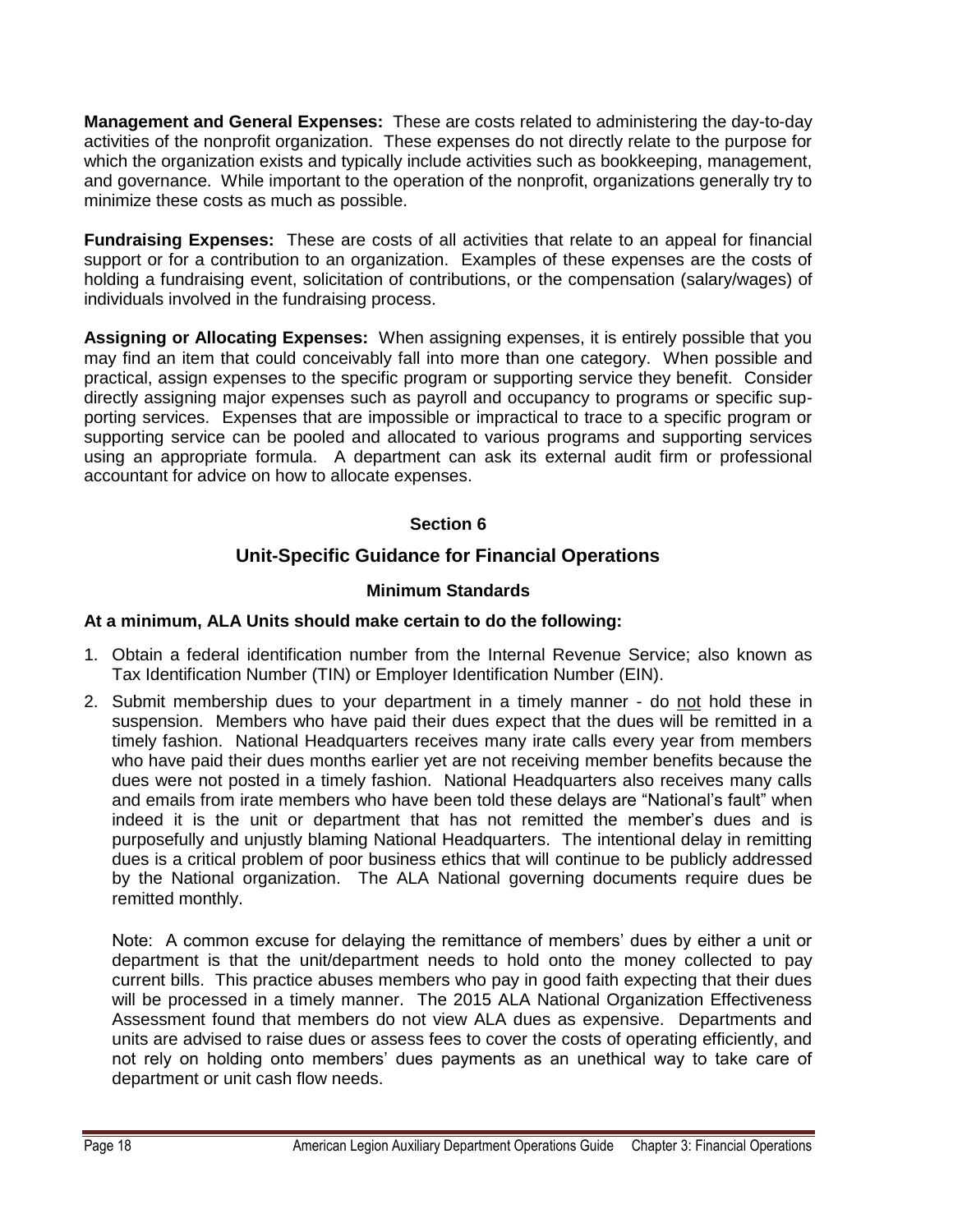- 3. Pay specific fees per department bylaws or department governing board (e.g., DEC) mandate.
- 4. Submit to department the unit's portion of group bonding insurance provided by the national organization.
- 5. Review annual department budget and reports of Department Secretary and Finance Committee.
- 6. Complete a Form 990 annually.

#### **Best Practices**

#### **Entrusting Volunteers with Money; Issues of Not Returning un-used ALA funds**

Volunteers or members are often entrusted with department or unit funds for a particular task or program activity. All money should be accounted for upon being handed over, receipted and accounted for during its use, and returned if unused. But what should you do if money is not returned?

If you are dealing with a volunteer or member who has not returned or refuses to return unused department funds, it is a matter of illegal possession of department funds. In such cases, it is recommended that your department take legal action.

#### **Guidelines for legal action:**

- 1. Give the volunteer or member a deadline. It is recommended the department president or Legion department judge advocate send the possessor of the money a certified letter stating the balance owed and the date upon which the money should be returned. The letter should also state that if the funds are not returned in total on said date, the department will consider all legal options available.
- 2. The department may proceed as it deems most appropriate, but it does have a fiduciary responsibility to take some action.
- 3. You are advised to consult your Legion department judge advocate or an attorney. Options to consider may include filing theft charges with the understanding that such charges will become a matter of public record; establishing a non-extendable deadline for the volunteer to return the funds and informing her that if the funds are not returned by the stated deadline that all available options will be pursued to collect; and/or presenting the matter to the DEC for other action(s).
- 4. If the department president sends the certified letter, it is recommended that she copy the department judge advocate, department vice president, and chairman of the department Finance and/or Audit Committee.

#### **Distribution of a Dissolved Unit's Funds**

When a Unit ceases to function or its charter has been revoked or canceled, the American Legion Auxiliary National Standing Rules provide that the charter and all Unit records and funds shall be immediately forwarded to department headquarters, which has no obligation to assume any of the Unit's debt or other obligations.

If a nonprofit organization has been granted tax exempt status by the IRS, either singularly or as part of a group exemption (GEN), and that nonprofit organization dissolves (as a corporation) or ceases its operations and ceases to exist (an unincorporated organization), then the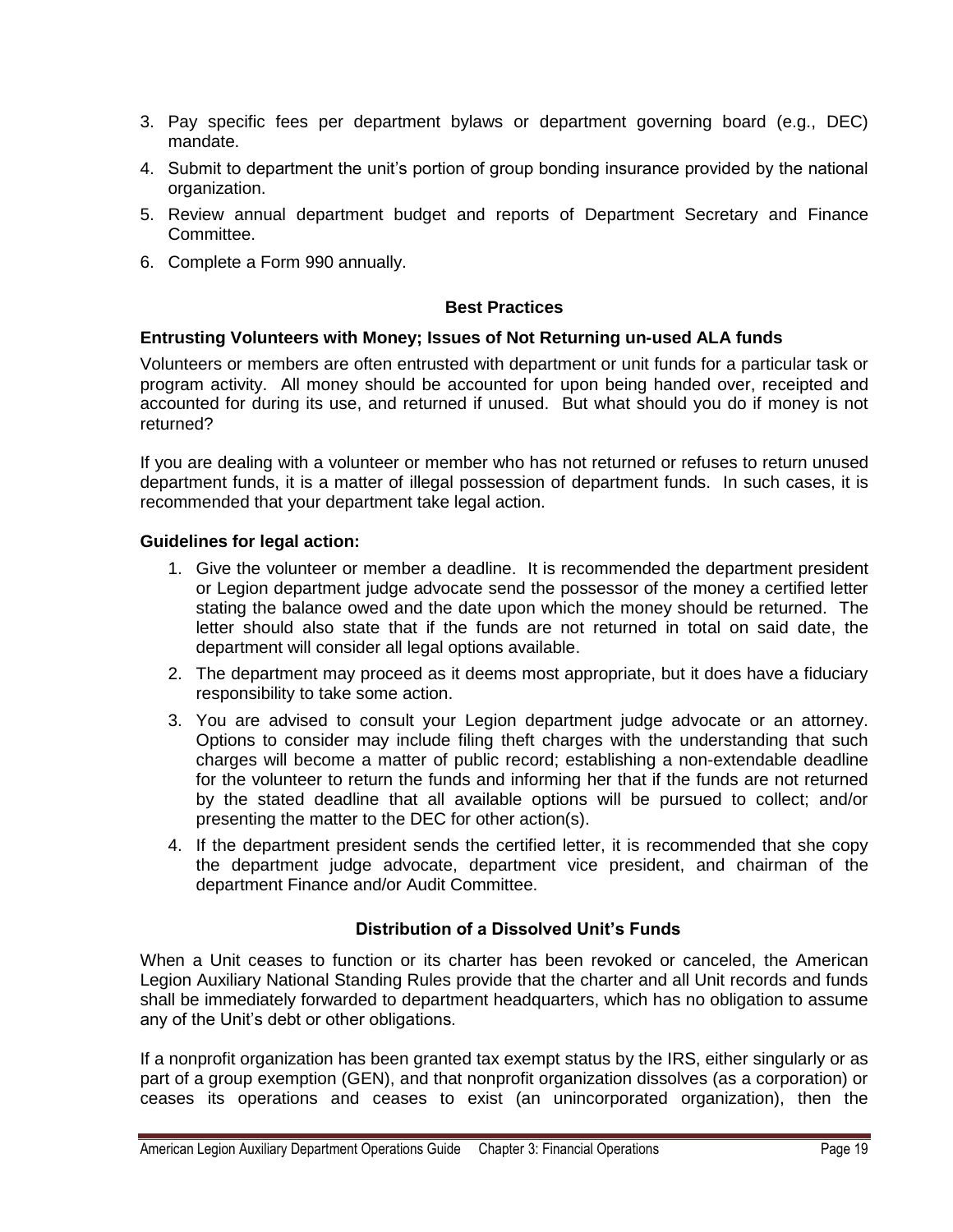organization must distribute its remaining assets (after the settlement of all the organization's outstanding debts) to fulfill another tax exempt purpose. That is to say a tax exempt nonprofit that dissolves or ceases to exist must distribute its assets (money, financial holdings, and real and business personal property) to another tax exempt organization.

The answer to how a nonprofit that is ceasing operations must distribute its remaining assets/funds/ is rooted in the reason why the organization was granted exempt status in the first place. The IRS grants to organizations that exist for the betterment of the public good an exemption from paying federal taxes, i.e. to those organizations whose purpose is to benefit the good of society (e.g. charitably, educationally, spiritually). Every tax exempt organization must annually report to the IRS (via the IRS Form 990) that it is serving the public good and has continued to fulfill is charitable purpose, and, therefore, has continued to earn the privilege granted by the federal government to waive the payment of federal taxes exchange for the public good performed by the organization.

Inherent in the whole government philosophy of granting a reprieve from paying federal taxes to those organizations that contribute to the public good is the expectation that funds raised by the tax exempt organization are used for the organization's charitable purpose, and not to pay monetary dividends to stakeholders.

For-profit organizations are not tax exempt because corporate profits are used for personal gain – dividend paid to shareholders. For-profit organizations pay taxes on their income. The customers who buy the goods and services offered by for-profit organizations do not receive any personal tax benefit for making the purchase ("giving" the organization personal money in exchange for an item or service). The profit realized on a customer's purchase yields no tax break to either the organization or to the paying customer. In the for-profit sector a paying customer is just that – a paying customer.

Funds receipted by nonprofit organizations are tax-exempt because the funds are used for the delivery of charitable purposes – there are no profit-dividends paid to shareholders. Persons giving money to a nonprofit are doing so to help the nonprofit fulfill its charitable purpose. In return for this voluntary exchange of money for mission delivery, the nonprofit is "awarded" by the government with a waiver of paying federal taxes, and the donor is "awarded" a tax deduction on his/her personal income tax return. In the nonprofit sector a paying customer is a donor. And a donor expects more than personal gratification from a purchase; a donor expects that the nonprofit organization will use his/her money to serve a charitable good.

This concept is important to understand when a tax-exempt nonprofit organization undergoes the process of "winding down" (a bona fide legal term and its board/officers decide how to distribute the organization's remaining assets. The assets were obtained to fulfill a charitable purpose. Both the organization and its many donors received income tax breaks for the money receipted; therefore, the organization cannot use the remaining assets for personal gain or personal delight. The funds/assets were obtained for a charitable purpose ad they must continue to be used for a charitable purpose.

Since the American Legion Auxiliary was created and exists to support the purposes of The American Legion, Counsel General has long advised that the department of an ALA entity ending its existence distribute its remaining assets either a) another ALA entity (e.g. to the department, another unit, or national), b) to an entity of The American Legion (e.g. its home post, or department, or national) or c) to divide the asset distribution and give portions to a combination of ALA/TAL entities.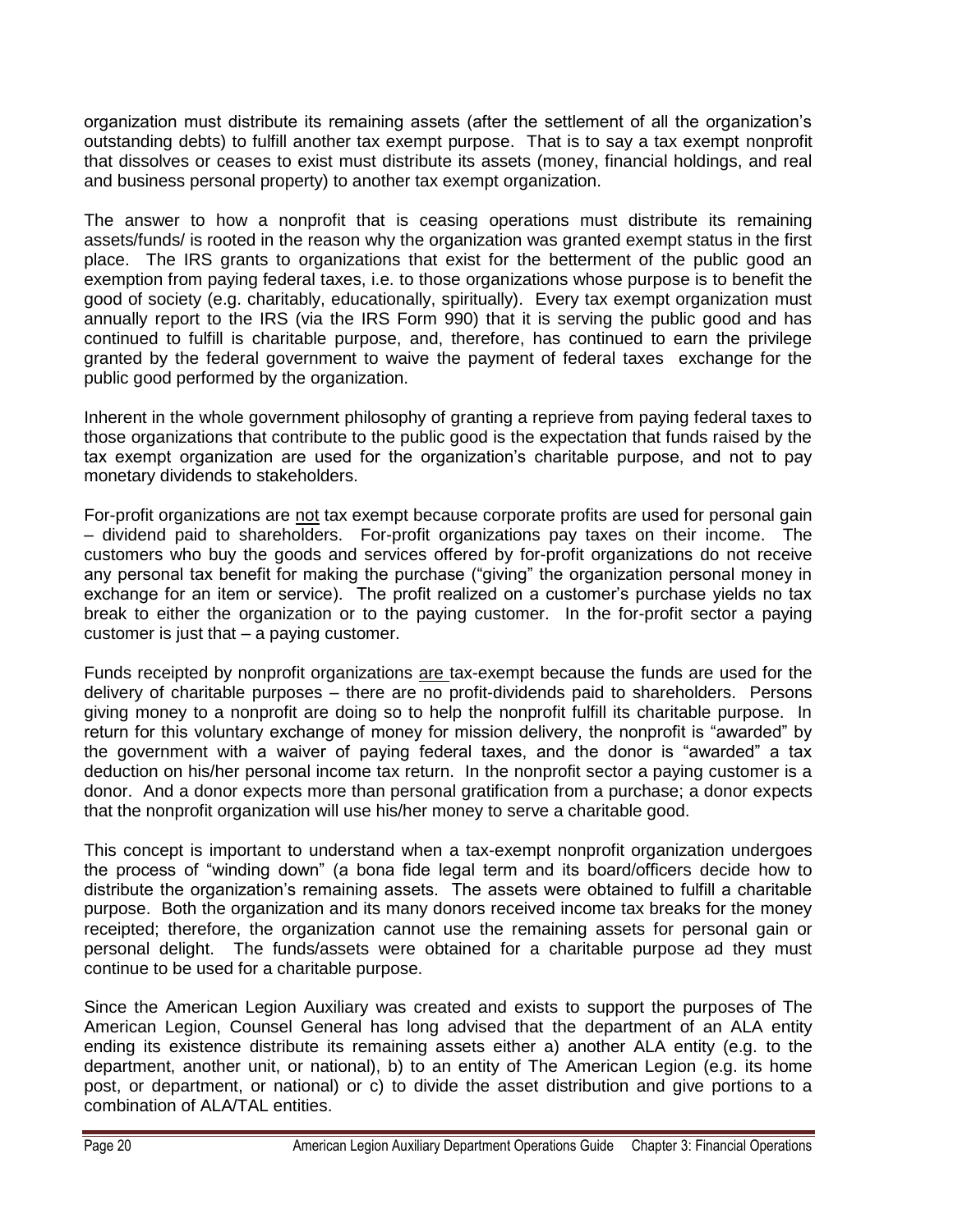*Note:* Not all nonprofits are tax exempt; but all ALA chartered units were tax exempt under the American Legion Auxiliary National Group Exemption (GEN). Therefore, even though a unit's exempt status may have been revoked by the IRS, that unit still acquired its assets for a charitable purpose recognized by the federal government. Those proceeds, in turn, must still be used for a charitable purpose or else distributed to another nonprofit entity to fulfill a similarly tax-exempt charitable purpose.

A dissolved unit's records must be submitted to its ALA department as soon as possible. *(Also see FAQ below on the subject of distributing a dissolved unit's assets)*

#### **Section 7**

#### **Important Tax Information**

Please consult the Appendix for the *Important Tax Information* document, an overview of federal and state tax reporting requirements, nonprofit taxations matters, and other related topics. The information in this Guide and the Appendix is not intended as legal advice or directives from the national organization. It is provided to help your department, units, districts/counties/councils understand and meet your and their federal and state tax regulations and reporting requirements, and to offer general guidance and best practices in nonprofit management or governance.

If, after reading this information, you still have questions -- particularly about meeting legal requirements or filing federal and state tax forms correctly -- consider consulting a licensed attorney, nonprofit expert, and/or certified professional accountant knowledgeable and experienced with nonprofits and the tax laws of your state. We hope that this information will answer your questions and give you more insight into why the national organization promotes best practices in nonprofit management or governance.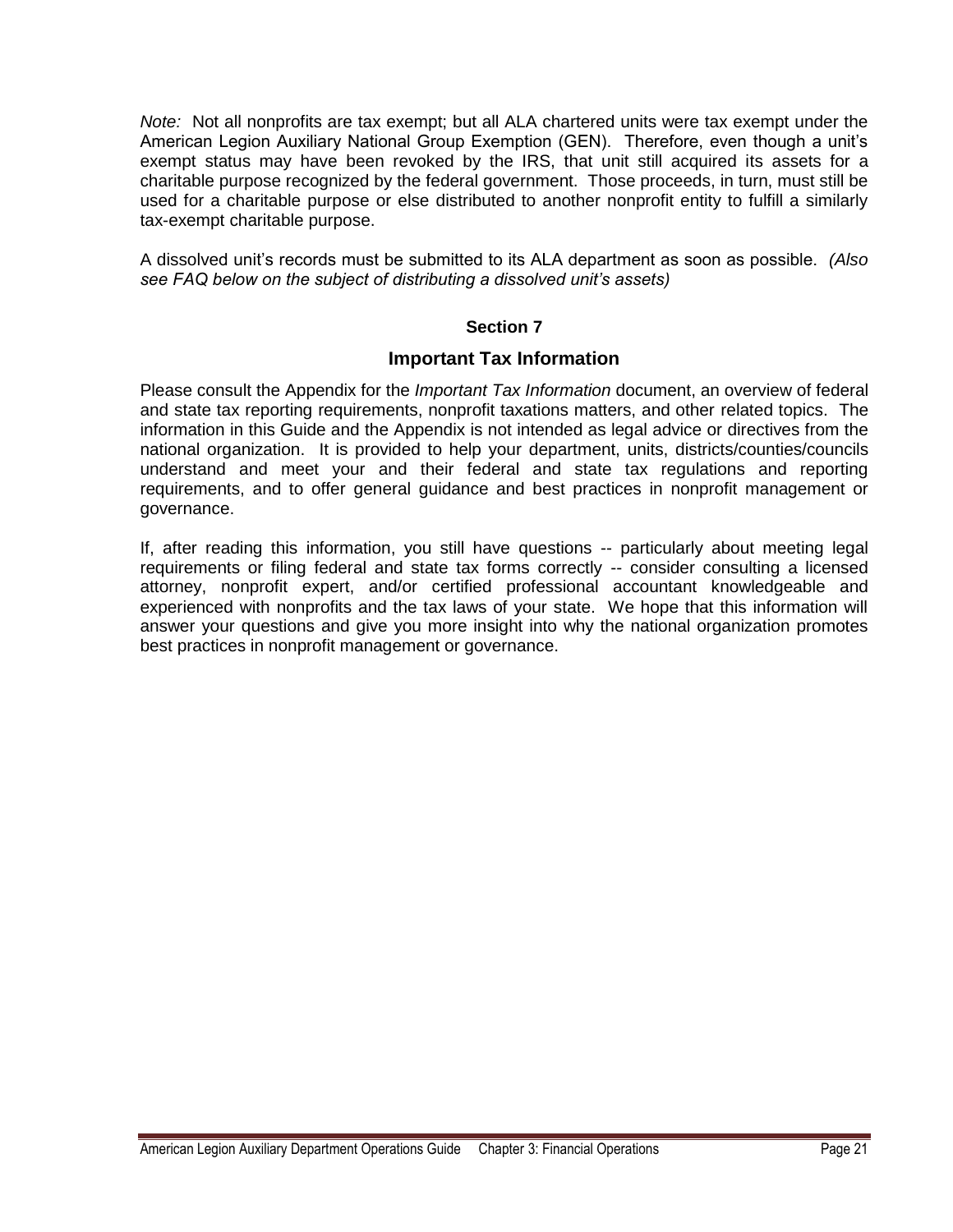#### **Section 8**

#### **Frequently Asked Questions (FAQs)**

**FAQ 1:** Does our ALA Unit, Department, or D/C/C need to file a 990-N?

**RESPONSE:** Organizations that accept money must account for receipts (revenues and contributions). Organizations whose receipts are less than \$50,000.00 in total for the organization's tax year are eligible to file the 990-N (e-postcard) series electronically - [\(www.irs.gov\)](http://www.irs.gov/). Organizations with receipts \$50,000 and over must file a Form 990 EZ or 990. See the next two questions.

**FAQ 2:** Does our ALA Unit, Department, or D/C/C need to file a 990-EZ?

**RESPONSE**: Organizations with receipts (revenues and contributions) that are less than \$200,000.00, and with total assets of less than \$500,000 for the organization's tax year are eligible to file the 990-EZ series of tax return - (www.irs.gov).

**FAQ 3:** Does our ALA Unit, Department, or D/C/C need to file a 990?

**RESPONSE**: Organizations with receipts (revenues and contributions) that are greater than/equal to \$200,000.00, OR the ALA Unit, Department or District/County/Council has total assets of greater than/equal to \$500,000.00 for the organization's tax year meet the IRS requirement to file the 990 series tax return - [\(www.irs.gov\)](http://www.irs.gov/).

**FAQ 4:** The ALA Units, Departments or Districts/Counties/Councils have tried to file a 990 series tax return for a prior year, and the IRS has rejected the tax return. What should we do?

**RESPONSE**: While there are many different situations that result in the IRS rejecting a 990, the most common reasons are:

- 1. According to IRS records, the TIN/EIN used on the 990 does not belong to the ALA Unit, Department or District/County/Council filing the 990.
- 2. According to IRS records, there were no 990s for that TIN/EIN filed the last three (3)years.

#### **The ALA Units, Departments or Districts/Counties/Councils should only use the TIN/EIN assigned specifically by the IRS for the ALA Unit, Department, or District/County/Council organization on all relative tax returns and correspondence with the IRS.**

**FAQ 5:** We understand the importance of obtaining Social Security Numbers and sending out 1099s to people who earn more than \$600 for making poppies; however, the veterans who make poppies in our department live in veterans' homes. These vets are scared and suspicious that the income reported will impact not only their tax status, but their ability to continue to live in a government-funded facility. Will turning in the 1099s have an impact on their ability to remain in the veterans' homes? And, will it have any impact in terms of having to pay taxes, since most of them earn \$2,000-\$4,000?

**RESPONSE**: Issuing 1099s to veterans who make poppies and receive other government subsidies: A department that pays a veteran more than \$600 in a calendar year for making poppies must issue a 1099 to that veteran. Departments must comply with the federal and state law and IRS rules regardless of the ramifications to the recipient(s). Every employer is required to send a 1099 to an individual who receives \$600 or more in income from that employer.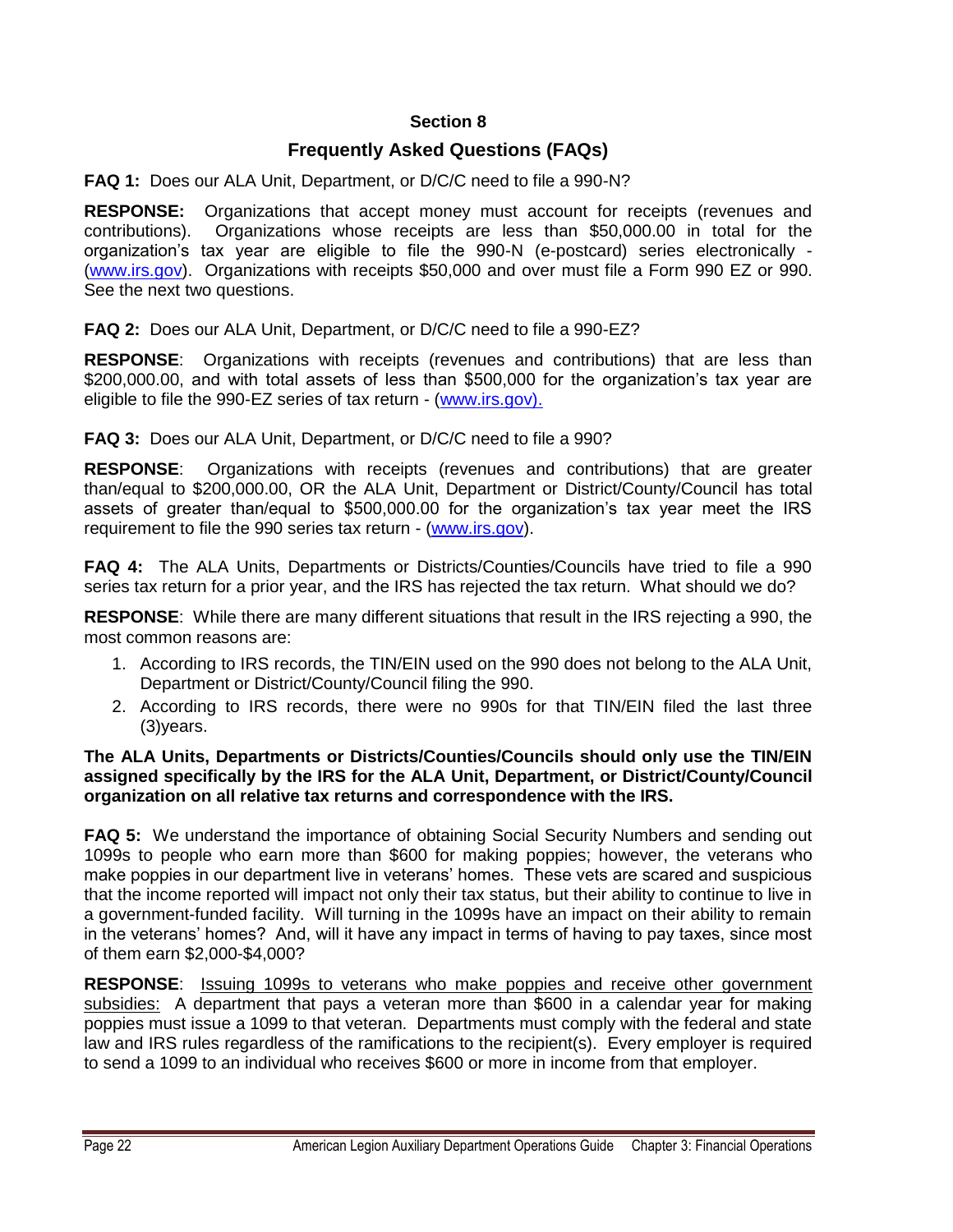If veterans making poppies receive government subsidies, including living in governmentsubsidized housing, those earning \$600 or more from making poppies will need to be issued 1099s, and they will need to determine what the income threshold rules are to continue to receive subsidized housing. Rules can vary by state and by federally funded entities providing subsidized housing. 1099 recipients also need to determine what the maximum income threshold is for social security and other government subsidies or pensions. If the veterans making poppies live in U.S. Department of Veteran Affairs subsidized housing, they may find guidance on income thresholds by contacting their state's VA information officer to obtain these answers.

**FAQ 6:** If an ALA Unit dissolves, where do their remaining funds go? To the Legion post?

**RESPONSE**: No. When a unit ceases to function or its charter has been revoked or canceled, the American Legion Auxiliary National Standing Rules provide that the charter and all unit records and funds shall be immediately forwarded to department headquarters, which has no obligation to assume any of the unit's debt or other obligations. The department's governing board determines the distribution of the dissolved unit's assets. There is no national requirement that the funds of a dissolved unit must go to its Legion post. Likewise, there is no prohibition against distributing any of the assets of a dissolved unit to its post as an appropriate action when the bylaws of the unit or department do not otherwise specify how remaining funds and assets must be distributed. (Note, similarly, The American Legion's national governing documents require that a dissolved post's assets must go to the Legion department.)

It is recommended that you check your department and unit bylaws for direction. If your unit bylaws are silent on the subject, contact your department office and ask if the department has a bylaws or additional policy requirement for handling the remittance of the assets of a dissolved unit to the department. If there are no such written requirements, then the unit governing body (its unit executive committee or board) can meet and determine how they would like the assets to be distributed and make that preference known to its department. The unit is advised to take copious minutes of the meeting where the dissolution is determined and the preference of asset distribution is adopted. Those minutes must be provided to the ALA department and retained for safekeeping.

Absent any department requirements in its governing documents that address how assets are to be distributed, the department governing body may distribute any or all of the assets to another organization or organizations whose mission is compatible with that of the ALA. Assets can be divided and distributed to multiple nonprofit organizations, as long as there is a record of official action approving the distribution. Since the organization whose mission is most closely aligned with the ALA Unit is its ALA Department, the dissolving unit may expect that the department would retain the assets, or that the Legion might be a designated recipient of some of the remaining assets.

Note: It is not allowable for a dissolving ALA entity to distribute any assets to individuals. Neither officers nor members can receive any assets belonging to an ALA entity. The only exception would be an item that a member allowed her unit to use. In that case the item may be returned to the member as its personal owner, but under no circumstance can cash be distributed to a member unless there is a legitimate ALA expense claim on file that has been duly approved.

When a unit is dissolving, it is advisable to note the payment of specific claims in the unit minutes to ensure transparency in transactions occurring prior to the Unit dissolving. Upon dissolution, records and any remaining undistributed funds and assets must be given or forwarded to the Department.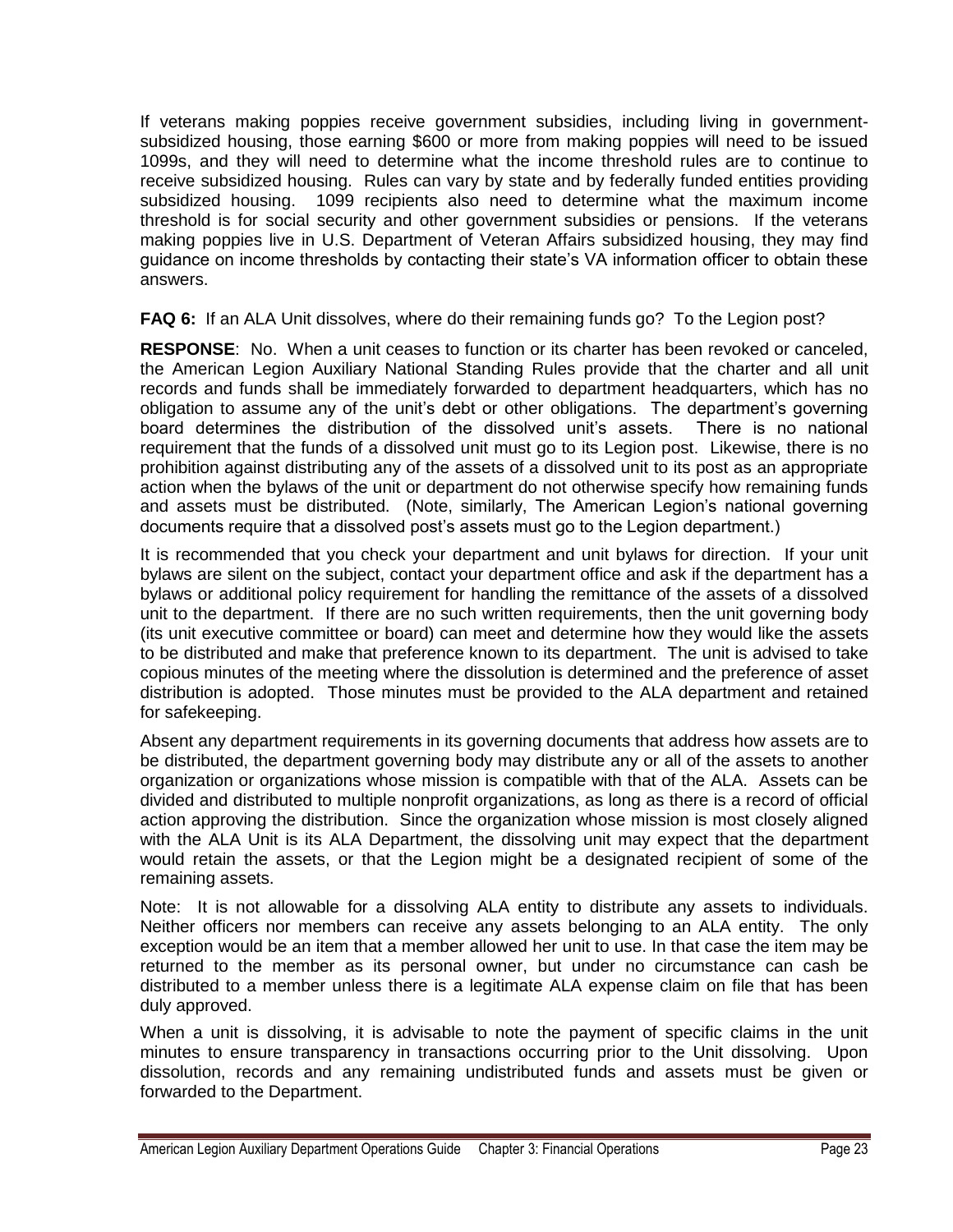Whether a unit is taking steps to dissolve on its own accord, or a unit is dissolving due to the revocation or cancellation of its charter, it is highly recommended that the unit consult with its department office or the Legion's Department Judge Advocate prior to the unit's dissolution.

In addition to official records, funds, and assests, a dissolved unit's historical records and artifacts should also be preserved. A dissolving ALA entity should give its historical records and artifacts to the department, or, with the department's consent, the historical documents and artifacts may also be donated to a local preservation organization.

**FAQ 7:** One of our Units would like to know what their liability is to the post when it comes to funds. The Unit has \$30,000 in CDs that is money they have saved from fundraisers for scholarships, poppies, ALA Girls State and other designated programs. The post is having financial difficulties and wants them to give them this money. Some of their members think it would be okay to do this, and others think they would be defrauding the people who had gotten the money for the above programs. The members of the post are telling them they are to support all the post activities no matter what and need the money to save the post (the bar has drained the Legion funds), and they are demanding this money. They have asked for the official opinion from the National Judge Advocate and asked me to contact him for them. Can you please forward this or advise me as to whether you feel this would be fraud or not and what their responsibility is when it comes to this kind of project? They really want to know if it would be "fraud" to give up this money. I told them they were under no obligation to give up their savings to the post, but I did not know if it could be considered defrauding the public for taking this money for one thing and spending it on another. Please advise.

**RESPONSE**: This is addressed in the ALA National Constitution & Bylaws and Standing Rules. Units and posts are separate entities. Neither has authority or control over the other.

Via a prearranged agreement between both parties, a unit may agree to pay a post for specific stated purposes such as meeting expenses or use of space, but otherwise a post has no authority to demand money from a unit. An ALA department/unit is not responsible for a Legion department/post's debts and has no liability for same and vice versa.

Donations received by any nonprofit are to be used in keeping with the donor's intent and may not be used for any other purpose. If donors contributed to the ALA at any level for a specified purpose, such as scholarships or a service program, the ALA entity cannot use that money for any other purpose.

If an ALA unit is not going to use the collected funds for the purpose for which they were collected, the unit must return the funds to the donors or may only use them for a like purpose (e.g., another scholarship or a similar service project). It is fraudulent for any ALA entity national, department, intermediate bodies, subsidiaries, units, et. al. – to use funds that were collected for a specific charitable mission purpose for any other purpose.

**FAQ 8:** If one of our department's units wanted to open up a thrift store in the name of their ALA unit, would that be allowed?

**RESPONSE**: There is nothing in the national governing documents or policies that prohibit a department or unit from operating a commercial enterprise as long as they follow all the appropriate state laws. Just make sure that if they are going to use the name/emblem of the ALA on a store front that they get the use approved from the national secretary.

**FAQ 9:** One of our department's hospital/gift shop representatives failed to distribute all funds in the form of Christmas gifts, nor did she return the funds to the department. Rather, it was reported that she used the money for personal reasons as her husband is ill and the family is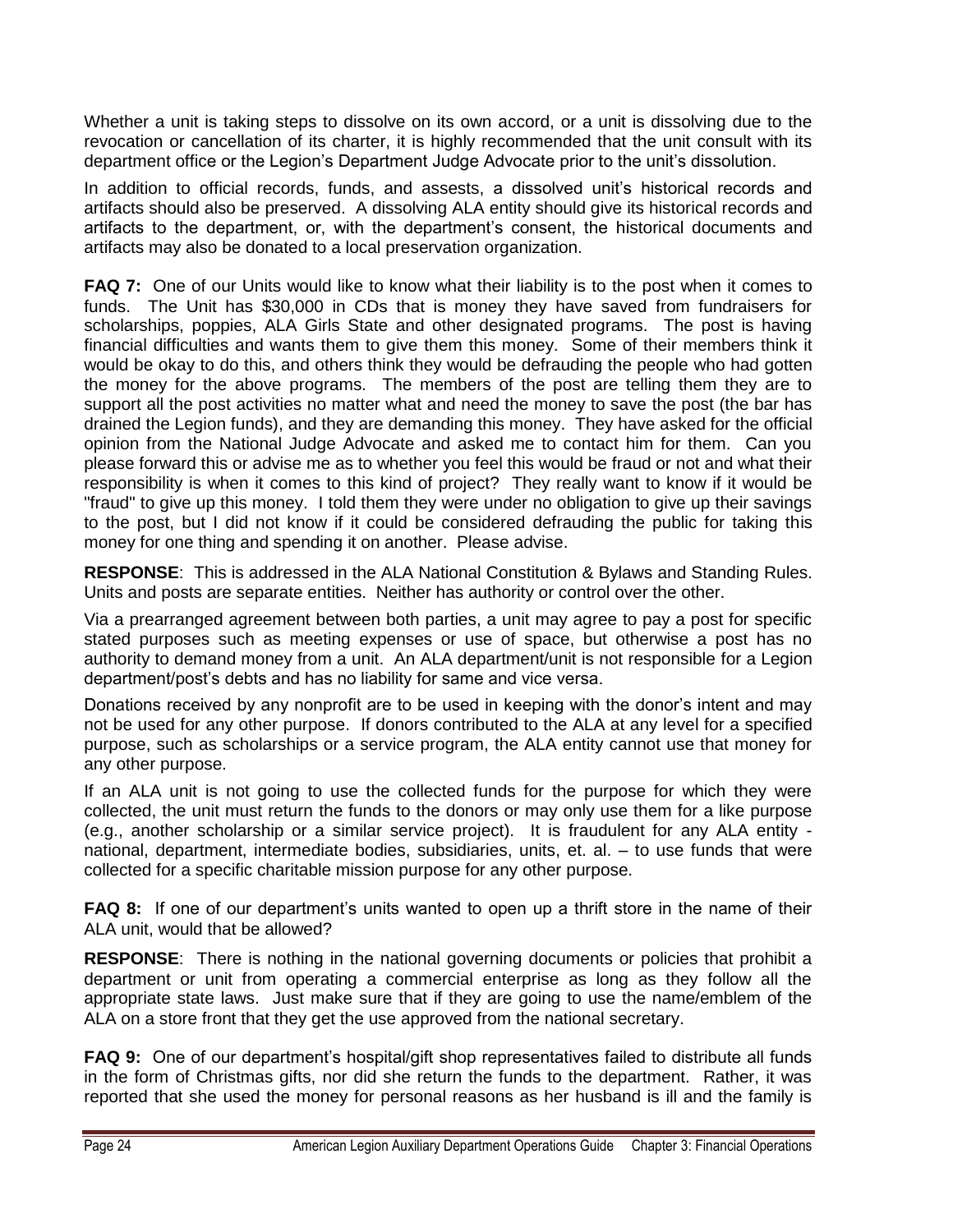having a hard time financially. Our Department President has indicated that we should proceed with legal action and to bring to the Finance Committee's attention. I need advice as to the proper steps to take to assure consistent application of policies and/or procedures. Thank you.

**RESPONSE**: In matters like these, first the facts are determined, then it is determined if there are any extenuating circumstances, then it is determined who has the authority to seek redress. According to what you have shared:

The member was entrusted with department funds for a specific purpose and she has not fulfilled that purpose. The money should either be spent for the stated purpose within a specified deadline or returned.

A person's indigence is not a defense for failing to use funds entrusted for a specific purpose for another purpose. It is also not responsible to ignore a wrongful act simply because similar wrongful acts have been ignored in the past.

If she has not used the funds, the funds should still exist somewhere and be returned. If the funds are not available, then it is speculative that she has used the funds for her personal benefit; that is not acceptable. If she has stated to anyone in leadership, and that includes the department secretary or any volunteer leader, that she has used the funds for a purpose other than that for which the department entrusted her to use the funds, then the department is advised to take action to recover the funds.

The department may proceed as it deems most appropriate, but has a fiduciary responsibility to take some action. You are advised to consult your department judge advocate or an attorney. Options to consider may include filing theft charges with the understanding that such charges will be matter of public record; establishing a non-extendable deadline for her to return the funds and informing her that if the funds are not returned by the stated deadline that all available options will be pursued to collect; and/or presenting the matter to the DEC for other action(s).

An organization's finance committee should be informed of the matter, but a finance committee has no authority to take action; only the Department President can pursue legal action in consultation with the governing board (DEC) who should be advised about any cost the department will incur to pursue legal action.

While matters such as these are not pleasant to address, the department has a fiduciary responsibility to its dues paying members to appropriately use and safeguard department funds.

#### **FAQ 10: Whistleblower protection**

If a department does not have a whistleblower policy, can the whistleblower be protected by the National policy?

**RESPONSE:** The national whistleblower policy does not protect a member whistleblowing about a department matter. If a department does not have a whistleblower policy, the whistleblower would only be protected if the matter involved someone or something at the national level.

There may be some limited federal law protection, but most whistleblower protection is enacted via a state's laws, because the whistleblower would be reporting an alleged incident about someone in a position of authority within the ALA department, which is a state corporation, or an alleged impropriety about something within the corporation. Civil and criminal codes vary from state to state; therefore, a department is strongly advised to have a whistleblower protection policy for the department, which is a corporation registered with the state. If a whistleblowing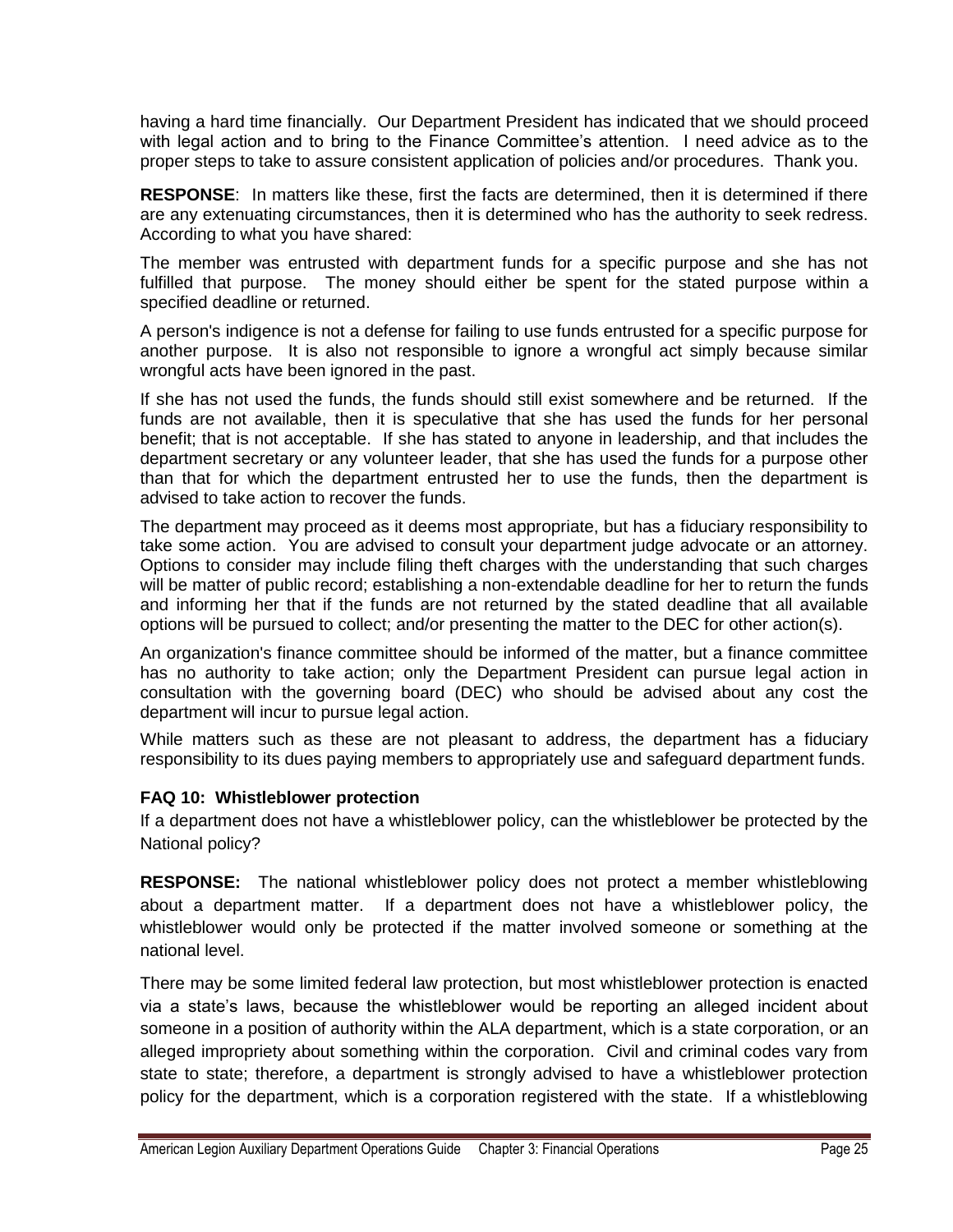incident occurs in a department, the department is advised to consult with an attorney knowledgeable in that state's laws governing improprieties occurring in a state corporation.

Note: Officers and directors of the department who commit acts of retribution against a whistleblower who acted in good faith may be subject to a lawsuit and could become personally liable for a judgement of malicious retribution.